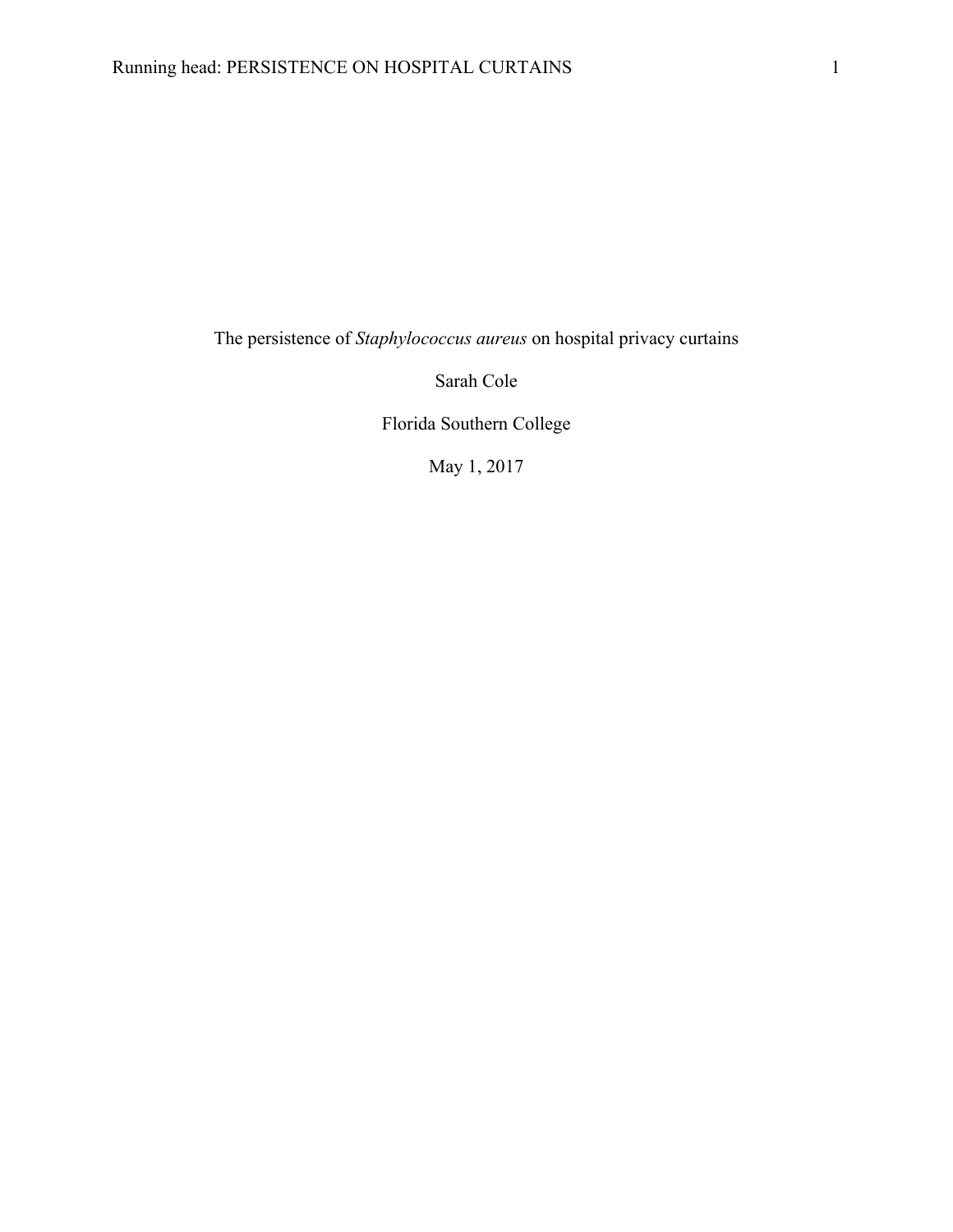## Abstract

While healthcare professionals are working in hospitals, they have a tendency of manipulating the curtains during the care of their patients. Current studies have shown that the transfer of bacteria from hands to the curtains and vice versa is possible. Despite the possibility of hospital curtains being a mode of infection transmission, a study by DeAngelis and Phakoo (2013) showed that 53% of hospitals surveyed did not have a policy for cleaning or changing their curtains. Therefore, the question that this study focused on was whether curtain material affects the persistence of *Staphylococcus aureus* (*S. aureus*). In this study, five different curtain types were inoculated with overnight, diluted, and finger imprint cultures of *S. aureus*. Then they were swabbed using a sterile cotton swab and streaked onto Mannitol Salt Agar (MSA) plates. The colonies were counted, and One-Way ANOVA statistical analysis was completed on the data. The statistical analysis showed that persistence of liquid cultures of *S. aureus* on the curtains was not dependent upon initial concentration. In addition, the finger imprints for curtains ABC, abc, 123, and def had statistically significant longer persistence times than the liquid cultures. Curtain 456 (100% antimicrobial polyester with water repellant) had significantly lower persistence times for the finger imprint culture than the other four curtains. The results suggest that the 100% inherently FR antimicrobial polyester curtain material reduces *S. aureus* persistence times and that it may benefit hospitals to use this type of curtain.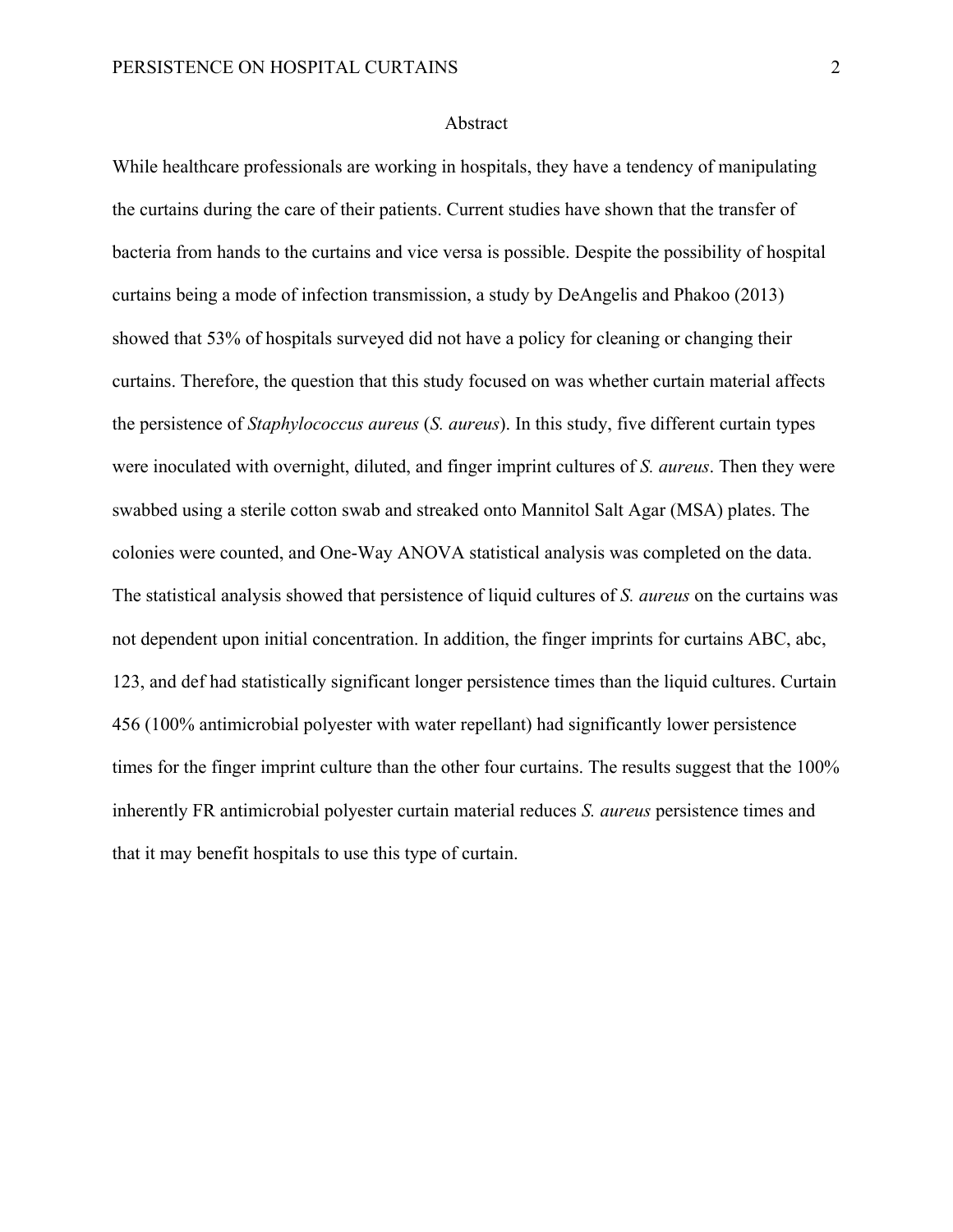## **Introduction**

The environment of the hospital has an important role in the transmission of health-care associated pathogens which cause nosocomial infections. Studies have found that hospital privacy curtains are quickly contaminated by microorganisms that can be transferred to healthcare workers' hands and the patient or from the patient and the environment (Ohl et al., 2012; Trillis, Eckstein, Budavich, Pultz, & Donskey, 2008). In 1988, there was an outbreak of multiple-antiobiotic-resistant *Acinteobacter baumannii* in the Queen Elizabeth Hospital in Birmingham, UK. This outbreak was investigated by Das et al. (2002), and the Carbapenemresistant Acintebacter was isolated from surfaces of equipment, bed surfaces, mops, and curtains. It was determined that the curtains were the main source of the outbreak because they had the highest number of the organism present on them (Das et al., 2002).

In addition to the curtains being easily contaminated with pathogens that can be transferred via the hands to people or other surfaces most bacteria can persist on the curtains for weeks and even months. A study by DeAngelis and Khakoo (2013) indicated that these lengthy persistence times are problematic. Their study included surveys completed by hospitals on curtain cleaning policies. Over half of the hospitals surveyed (53%) said they do not have a policy for cleaning the hospital curtains, 29.8% said they only clean their curtains when visibly soiled, 10.6% clean the curtains every year, 10.6% clean their curtains every three months, and only 10.6% clean their curtains every month. In other words, the most frequently the hospitals change their curtains is every month. On top of that, only 10.6% of the total hospitals surveyed clean their curtains that often, which means that most of the hospitals either do not have a cleaning policy or change the curtains every three months or greater. This three month cleaning interval is not frequent enough because, according to Kramer et al. (2006), there are many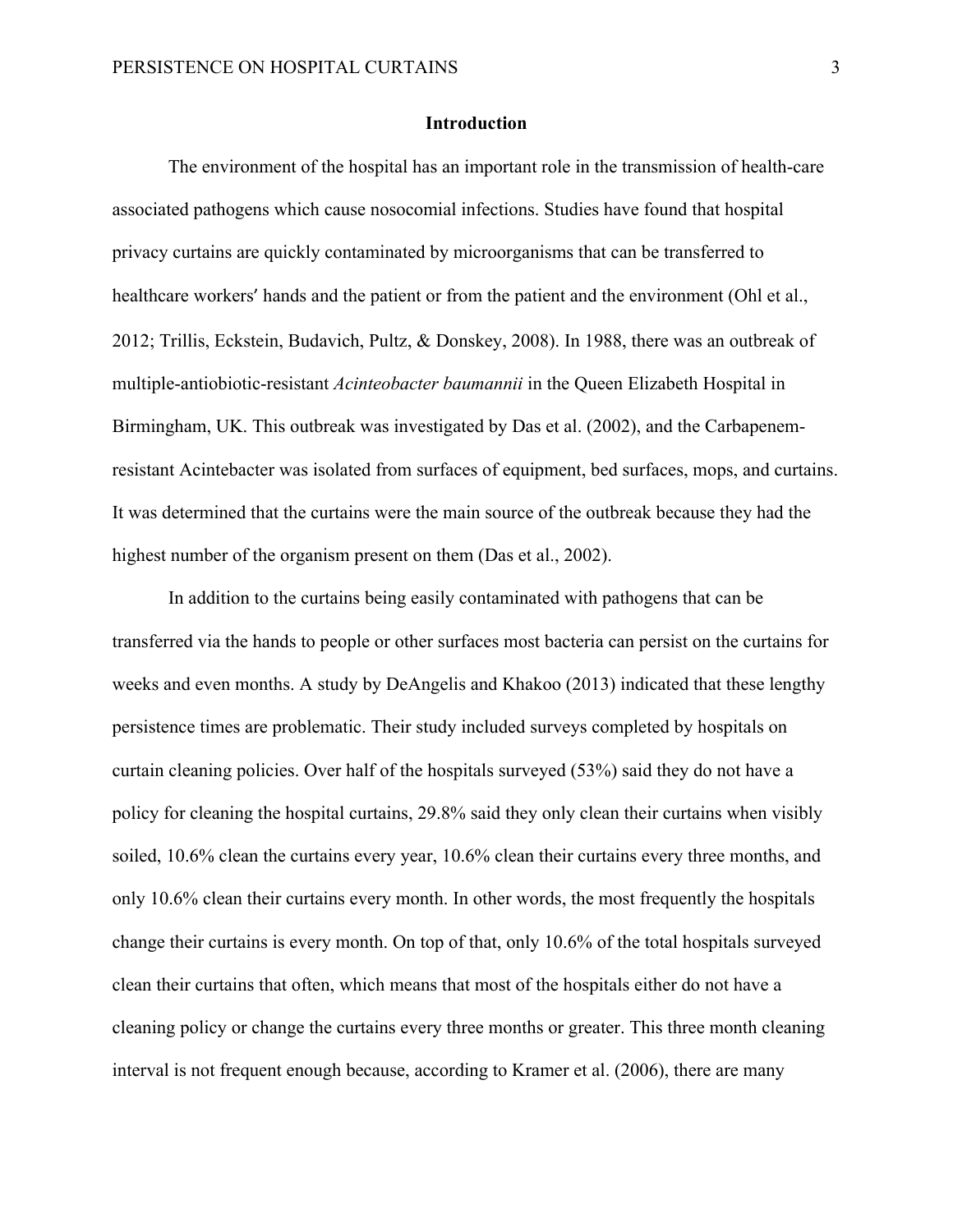pathogens that can last on hospital surfaces for up to four months and some can last much longer than that. This fact is an indication that there needs to either be better cleaning or changing policies or the type of curtain or curtain material used needs to be considered (e.g. 100% inherently flame resistant polyester, antimicrobial, etc.).

So far, not much research has been completed on the topic of hospital curtains and bacteria or bacterial infections. Only nine research articles were found during a broad literature search of databases including CINAHL, MEDLINE, EBSCO, Ovid, ScienceDirect, and Google Scholar. In addition, the research is varied on the topic, the types of curtain used, and the methods for carrying out the research.

Seven of the studies found swabbed or took finger imprints from a specified area of the hospital curtains actively hanging in a hospital. One of the studies that used finger imprints (Larocque et al., 2016), took finger imprints from hospital staff before hand hygiene (HH) with 72% ethyl alcohol hand sanitizer, after HH, and then after opening and closing the curtains. The other six of seven studies swabbed rather than did finger imprints of the curtains. The area of the curtains that was swabbed ranged from  $25 \text{cm}^2$  to 800 cm<sup> $\textdegree$ </sup>2, with one study using  $25 \text{cm}^2$ (Rutala et al., 2014), one using 300cm^2 (Kotsanas et al., 2014), one using 100cm^2 near the head of the hospital bed (Kurashige, Oie, & Furukawa, 2016), and two using 800 cm^2 (Ohl et al., 2012; Schweizer et al., 2012). One study by Butt et al. (2016) did not specify the area of the curtains, bed sheets, utensils, floors, tables, apparatus, doors, and staff's hands that it swabbed. Two of the other studies had similar interventions. Both inoculated various bacteria onto specified areas of curtain swatches (Kotsanas et al., 2012; Sood et al., 2012). One difference between these studies was Sood et al. (2014) used two by two centimeter swatches, whereas Kotsanas et al. (2012) used larger curtain swatches at five by five centimeters. Also, Kotsanas et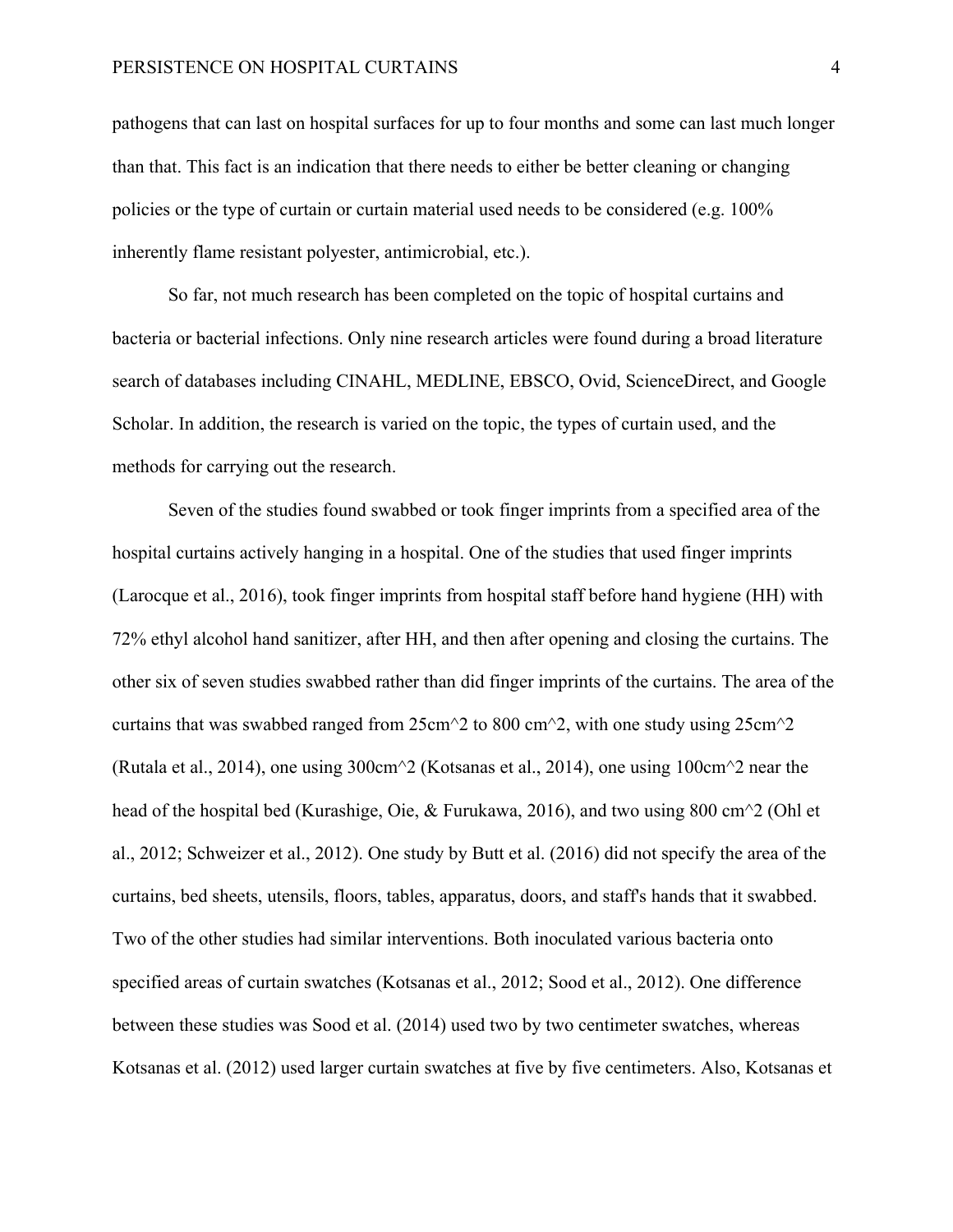## PERSISTENCE ON HOSPITAL CURTAINS 5

al. (2012) used two different types of curtains in their study, while Sood et al. (2012) used two different types of chemicals to treat the curtains, including activated hydrogen peroxide and 3.1% hydrogen peroxide. In a study by Shek et al. (2017), the curtains were pressed directly against the growth media rather than being swabbed or using a finger imprint. The remaining study completed an analysis of articles found in Medline on how long various types of bacteria can persist on hospital surfaces (Karmer, Schewbke, & Kampf, 2006). Because this study had no experimental intervention, it was very different than the other eight studies.

Eight of the studies specified their duration. The durations were varied and ranged from 7 days to six months. One study lasted 7 days (Larocque et al., 2016), one three weeks (Ohl et al., 2012), one four weeks (Schweizer et al., 2012), one a month (Kurashige, Oie, & Furukawa, 2016), one two months (Kotsanas et al., 2012), and three lasted six months (Butt et al., 2016; Kotsanas et al., 2014; Shek et al., 2017). The studies completed by Ohl et al. (2012) and Schweizer et al. (2012) were not only similar in duration, but they also implemented their interventions two times a week throughout the duration. Two other studies, Kotsanas et al. (2014) and Butt et al. (2016), were also very similar in that they both implemented their interventions continuously over a six month period. Additionally, Larocque et al. (2016) and Shek et al. (2017) took the samples twice at the beginning and end of the duration.

Although there were some variations in the bacteria involved in these studies, eight out of the 13 studies included *Staphylococcus aureus* (or some form of it including Methicillin-resistant *Staphylococcus aureus* [MRSA]), *Clostridium difficile* (*C. difficile*), and *Enterococcus faecalis*  (or some form of it including Vancomycin-resistant *Enterococcus*). The four newer studies (Butt et al., 2016; Kurashige, Oie, & Furukawa, 2016; Larocque et al., 2016; Shek et al., 2017) focused mainly on *S. aureus* and MRSA, but also included *Micrococcus luteus* and *Streptococcus*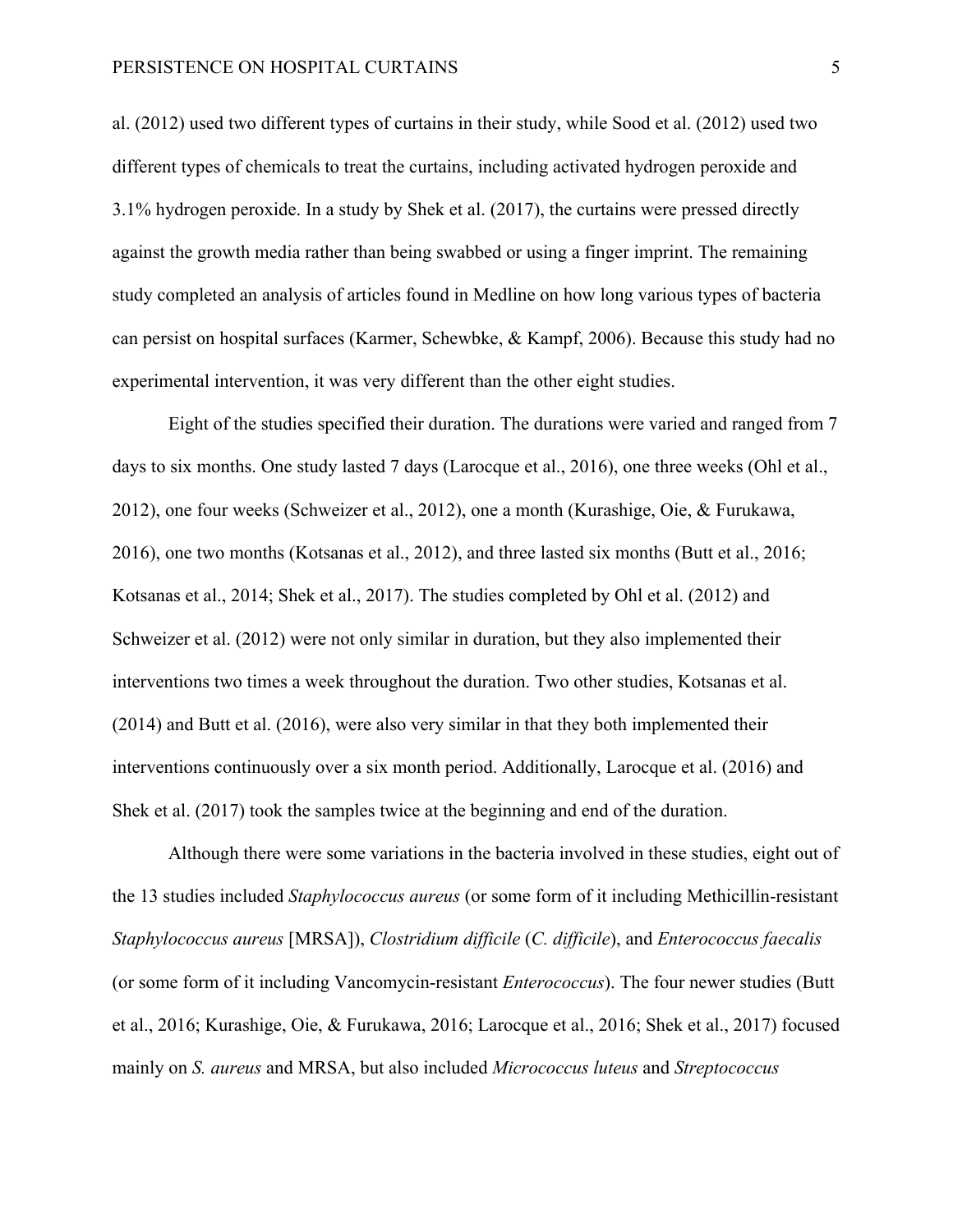*pneumoniae* in the study by Larocque et al. (2016) and *Escherichia coli* (*E. coli*), *Pseudomonas*, *Bacillus*, and *Acinetobacter* in the study by Butt et al. (2016). All of these studies involved interventions where those bacteria were already present on the hospital curtains. On the other hand, Kotsanas et al. (2012) and Sood et al. (2014) directly inoculated those specific bacteria plus some others, including *E. coli* and *Pseudomonas aeruginosa*, onto curtain swatches.

Twelve studies used growth media (agar plates) in their interventions, but the media types varied. Some of the media types were chosen to select for particular bacterial isolates, while others were used to grow up all of the bacteria and count total colony forming units (CFUs). Two studies used tryptic soy agar with 5% sheep blood (Ohl et al., 2012; Schweizer et al., 2012); one study used Columbia blood agar with 5% sheep blood plate (Laroque et al., 2016); one study used Rodac agar plates (Rutala et al., 2014); one study used Dey/Engley Neutralizing agar (DENA) Rodac Contact plates, Mannitol Salt Agar (MSA), and MSA-Oxacillin agar (Shek et al., 2017); one study used sheep blood agar (Sood et al., 2014); two studies used horse blood agar (Kotsanas et al., 2012; Kotsanas et al., 2014); one study used Staph110 agar, Pseudomnas agar, blood agar, and MacConkey's agar (Butt et al. 2016); one study used salt egg yolk agar plates (Kurashige, Oie, & Furukawa, 2016); and two studies used selective media including ChromID agar (Trillis et al., 2008; Vickery et al., 2012).

Of the 13 studies that involved hospital curtains as part of their intervention, seven mentioned the type of curtain or curtain material that was used. Almost all of the studies involved different types of curtains. One study used vinyl curtains (Ohl et al., 2012), one used 100% flame retardant curtains (Rutala et al., 2014), one used cotton/polyester blend curtains (Sood et al., 2014), one used propylene curtains (Kotsanas et al., 2012), one used disposable sporicidal curtains (Kotsanas et al., 2014), and one used both complex element compound (CEC)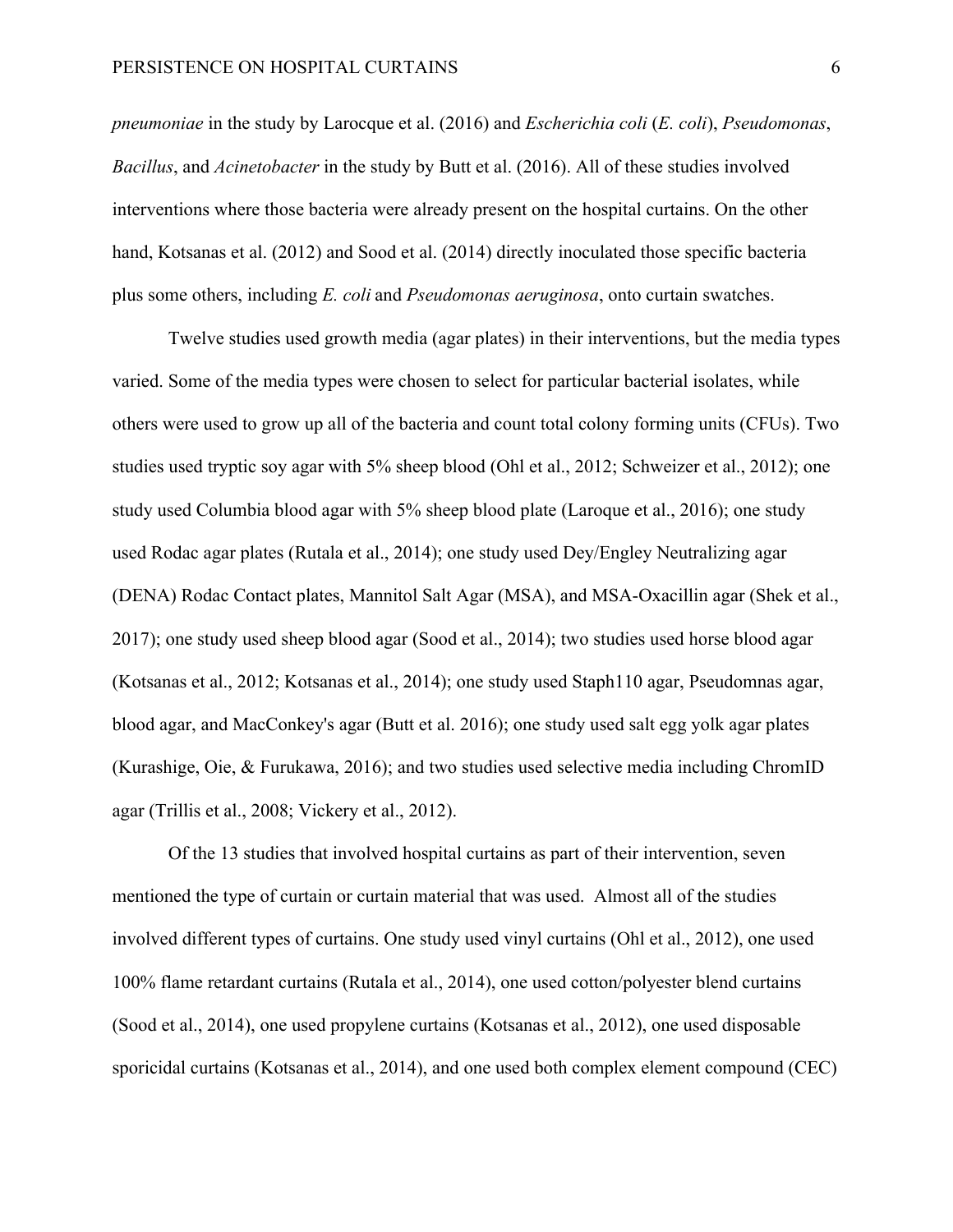and 100% polyester curtains (Schweizer et al., 2012). Similarily, Kurashige, Oie, and Furukawa (2016) also used 100% polyester curtains in their study. Schweizer et al. (2012) was the only study that compared two different types of curtains.

Because all of these studies had different interventional focuses, their results were different. Seven of the 13 studies calculated the colony forming units (CFUs) to determine how much bacteria was present after the intervention. Rutala et al. (2014) found a 96.9% reduction in bacteria after treatment of curtains with 1.4% improved hydrogen peroxide solution (IHP). Sood et al. (2014) demonstrated that there was no bacterial growth after the application of either activated hydrogen peroxide or 3.1% hydrogen peroxide to curtains. In another study involving CFUs, Kotsanas et al. (2012) showed a reduction in both types of curtains used within one day and a complete eradication of bacteria within two months, with the exception of *C. difficile* which had 10 to 50 CFUs after two months. Kotsanas et al. (2014) showed a complete eradication of bacterial cells and a significant reduction in *C. difficile* spores. This same study also measured the zone of inhibition to determine the effectiveness of the sporicidal curtains against various bacteria. Twelve out of the 14 organisms had detectable zones of inhibition and they ranged from 0.5 millimeters to five millimeters, which indicates that these curtains are completely effective in preventing the growth of 12 of the 14 organisms tested.

Two other studies used a similar measure, which included examining growth on agar plates. Ohl et al. (2012) used this method to determine how long bacteria take to contaminate the hospital privacy curtains. Ninety-two percent of curtains placed during the study showed contamination within a week and 95% of the curtains already present at the beginning of the study demonstrated contamination on at least 1 occasion, including 21% with MRSA and 42% with VRE. The study demonstrated that it generally takes only one week for contamination to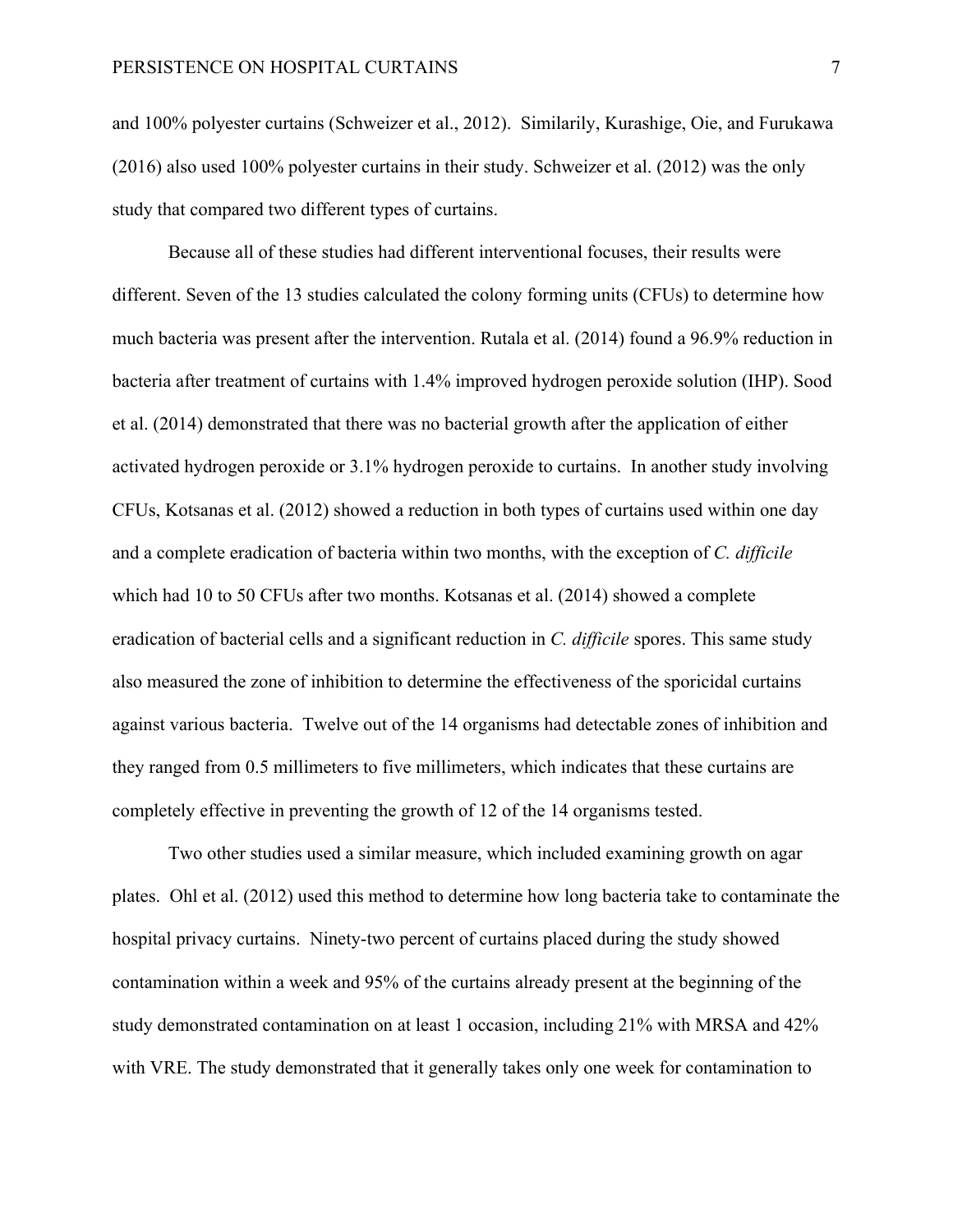occur because twelve of the thirteen curtains showed contamination of one or more organisms within one week. Trillis et al. (2008) used this measure to see if bacteria could be transferred from the curtains to hands. The presence of bacterial growth on the agar plates demonstrated that bacteria could be transferred from the curtains to hands. Shek et al. (2017) used this measure to see how many curtains within a burn unit were contaminated with MRSA. This study found that 22% (5/23) of curtains had MRSA from the first sample and 31% (8/26) had MRSA in the second sample. Kurashige, Oie, and Furukawa (2016) was similar to the last study in that it also looked for the presence of MRSA on curtains, but it also looked at the overbed tables and bedside rails. In addition, this study only checked for the contamination of these objects in patients' rooms from whom MRSA was isolated via a clinical specimen. This study found that 25% of overbed tables (6/24), 31.6% of bedside rails (6/19), and 0% (0/24) of curtains were contaminated with MRSA. Butt et al. (2016) used this measure to see which pathogenic bacteria and how much of each bacteria were present on the curtains, bed sheets, utensils, floor, curtains, tables, apparatus, door, and staff's hands. The results showed that *E. coli* and *Bacillus* were isolated in a statistically significant high number from the utensils and *Pseudomonas* was isolated in statistically significant low numbers from the curtains and doors.

The study by Larocque et al. (2016) also looked at growth on media, but it looked at the growth from finger imprints at multiple points in time rather than directly from the curtains. These finger imprints were taken before HH, after HH with hand sanitizer, and after opening and closing the curtains. The results showed that the median colony counts per plate were 58.5 at baseline, 6 after HH, and 9.5 after opening and closing the curtains. In other words, there was not a significant increase in colony counts after handling the curtains. However, the results indicated an increase in the number of distinct bacterial morphotypes post-curtain.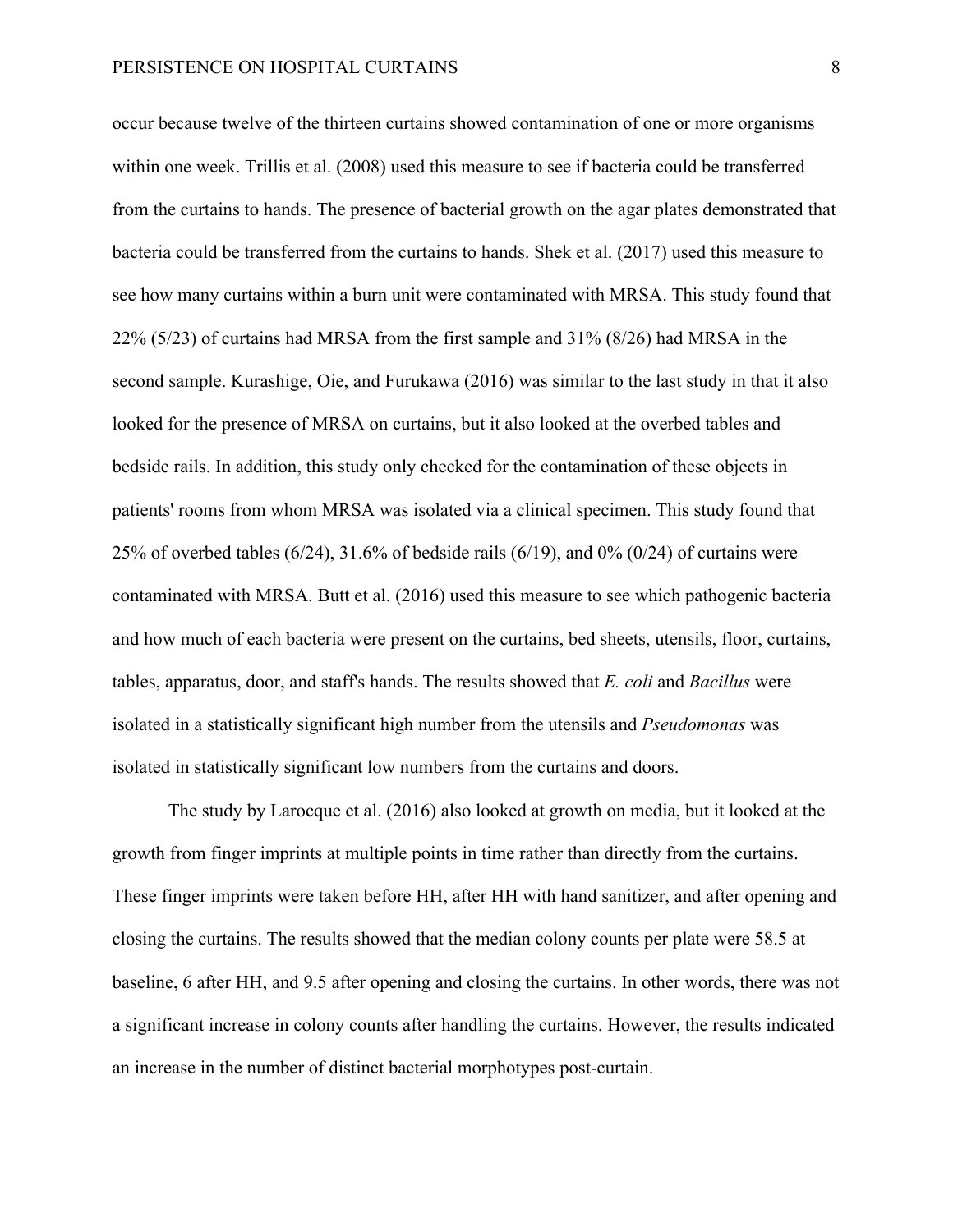Only three studies used statistical tests. One study used the Wilcoxon rank-sum test, the Kaplan-Meier survival analysis, and Poisson regression (Schweizer et al., 2012). The Wilcoxon rank-sum test and the Kaplan-Meier survival analysis were used to determine the amount of time it took to contaminate both the CEC and the 100% polyester curtains. The Poisson regression was used to compare the incidence rates of contamination between the two types of curtains. These measures showed that the CEC curtains took seven times longer to become contaminated and had a significantly lower incidence of contamination than the 100% polyester curtains (Schweizer et al., 2012). Additionally, the study by Butt et al. (2016) used the Poisson regression and the study by Larocque et al. (2016) used the Wilcoxon rank-sum test and a 95% confidence interval estimated using Hodges-Lehmann methods.

In conclusion, Trillis et al. (2008) tested 50 curtains in a hospital and found that 42% had VRE on them and 22% had MRSA. This study also demonstrated that VRE, MRSA, and *C. difficile* can be acquired on the hands by touching the curtains. Therefore, this study indicated that antibiotic resistant bacteria are present on hospitals curtains and healthcare workers, patients, and the patient's family can get that bacteria on their hands from touching the curtains. The study by Larocque et al. (2016) had somewhat contradictory evidence by having a minimal increase in colony counts post-curtain from finger imprints. Although, this contradiction may be explained by the difference between gloved and nongloved hands and because the curtains had been changed four weeks before the study. Kramer, Schwebke, and Kampf (2006) found that bacteria can persist on hospital surfaces for weeks or even months. Specifically, *Enterococcus* (including VRE) can persist on hospital surfaces for up to four months and *S. aureus* (including MRSA) can persist for up to seven months. In addition, Ohl et al. (2012) showed that most hospital curtains become contaminated within a week. Also, measures in the Schweizer et al. (2012) study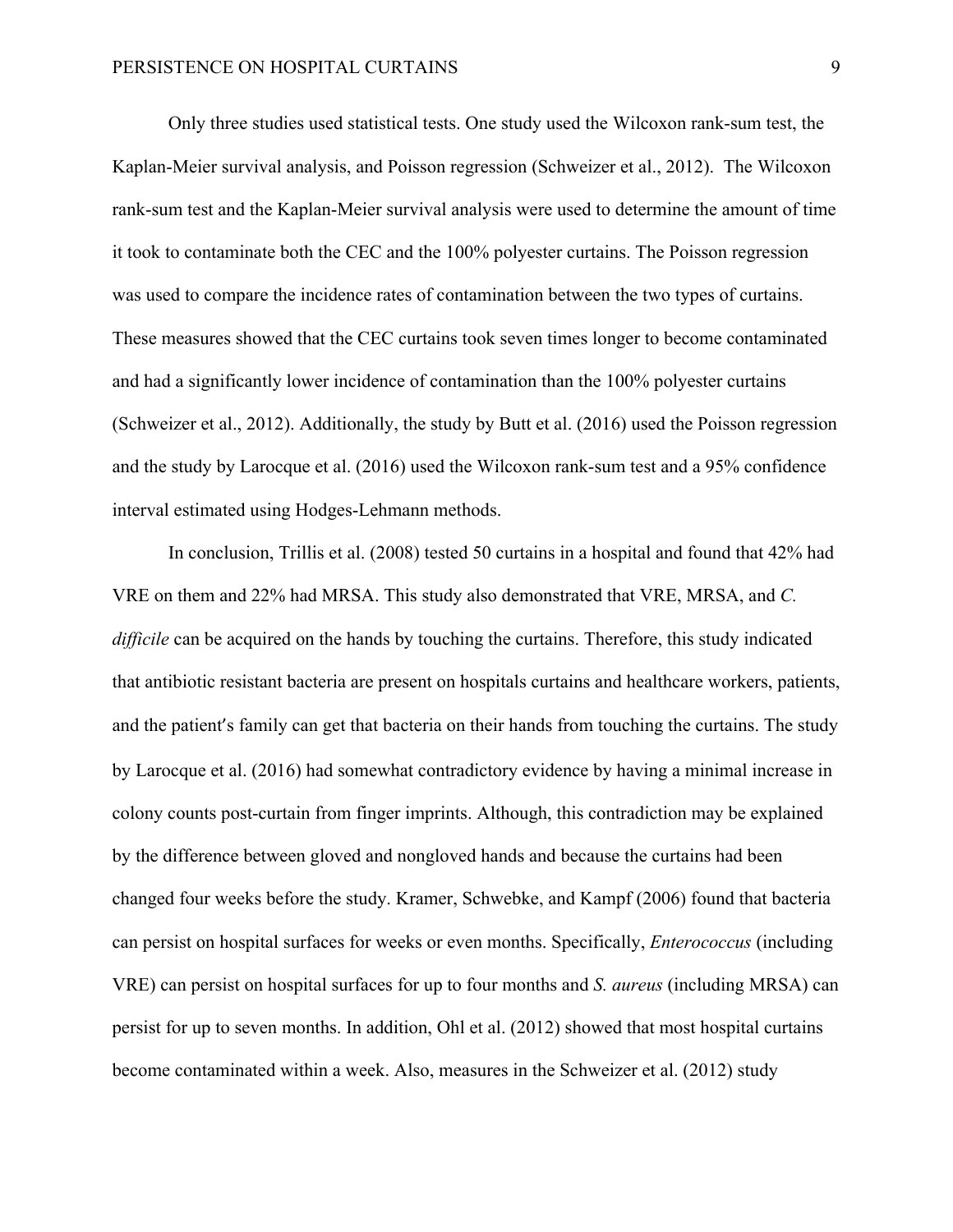## PERSISTENCE ON HOSPITAL CURTAINS 10

demonstrated that the CEC curtains take seven times longer to become contaminated and have much lower rates of contamination than 100% polyester curtains. This shows that hospital curtain material can have a great effect on the presence of bacteria on the curtains. The different types of curtains used in these studies include vinyl, 100% flame retardant, cotton/polyester blend, propylene, disposable sporicidal, CEC, and 100% polyester.

The main problems with these studies are that only one of them compares more than one type of curtain, so it cannot be determined if the curtain type would have had an effect on the results. The results of the study by Kurashige, Oie, and Furukawa (2016) completely contradicted previous studies that showed a high rate of MRSA contamination on curtains (Ohl et al., 2012). Therefore, Kurashige et al. (2016) mentioned that curtain material may have an effect and should be studied further. Another limit to the available studies is that the persistence times mentioned in Kramer, Schwebke, and Kampf (2006) are only for hospital surfaces in general. It does not mention hospital curtains specifically.

This study will serve to fill in some of the gaps of the existing research. The focus of this study will be on *S. aureus*, which are the bacteria responsible for the antibiotic resistant strain of MRSA. This study will build on the findings of Kramer, Schwebke, and Kampf (2006) and Schweizer et al. (2012) by comparing the persistence times of *S. aureus* on several different curtain types including: 100% inherently flame retardant (FR) polyester, 46% FR polyester, 27% post-consumed recycled polyester, and 27% post-industrial recycled polyester, 87% polyester and 13% Avora FR polyester, 52% post-consumer recycled FR polyester and 47% FR polyester, 56.6% Amy anitmicrobial polyester and 43.4% recycled FR polyester, and 100% inherently FR antimicrobial polyester (water repellant).

# **Methods and Materials**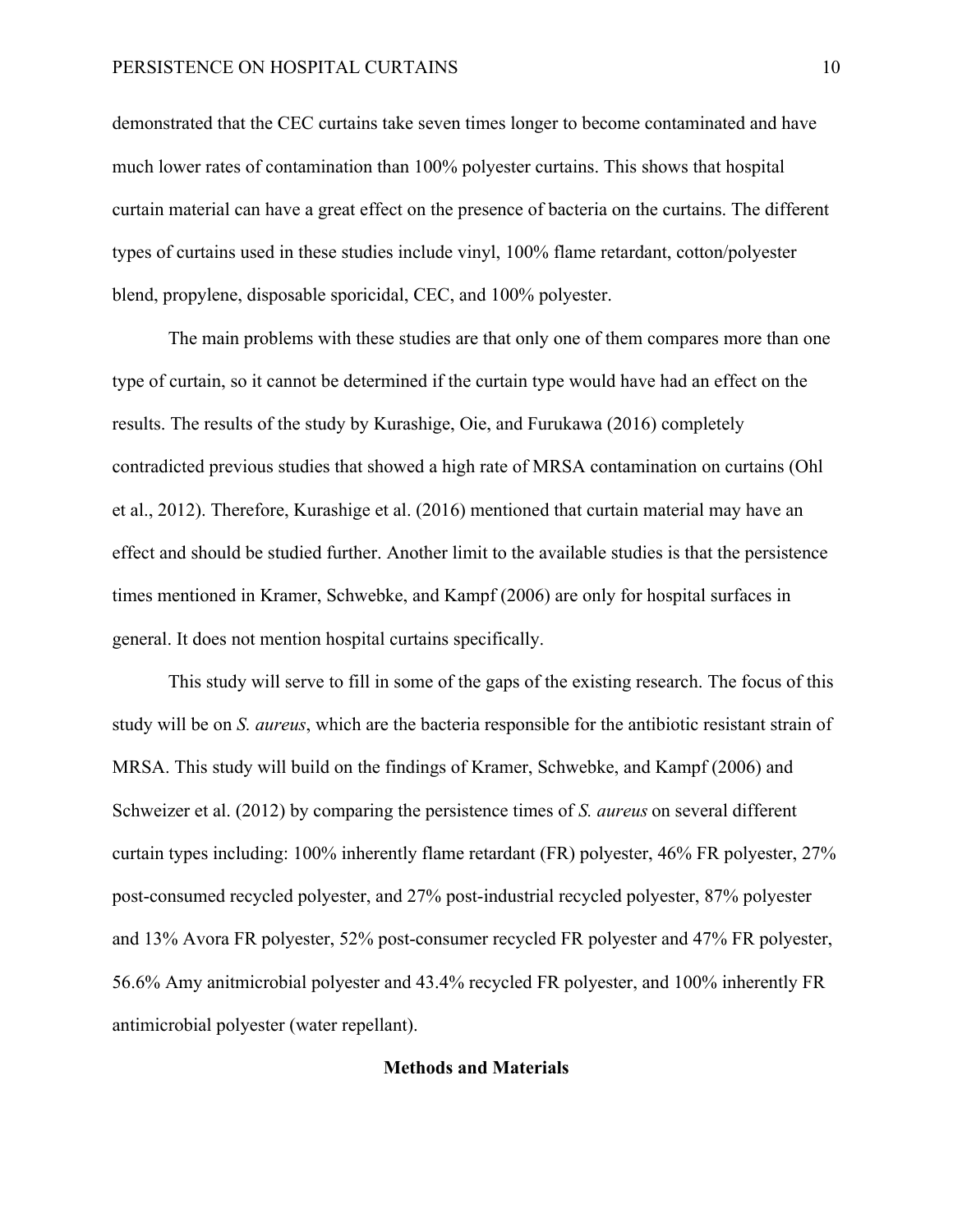| Curtain Code | Curtain Material                                                                                             | Picture |
|--------------|--------------------------------------------------------------------------------------------------------------|---------|
| $\rm{ABC}$   | 46% FR polyester, 27% post-<br>consumer recycled polyester,<br>and 27% post-industrial<br>recycled polyester |         |
| abc          | 87% polyester, 13% Avora FR<br>polyester                                                                     |         |
| 123          | 52% post-consumer recycled<br>FR polyester, 48% FR<br>polyester                                              |         |
| def          | 56.6% Amy antimicrobial<br>polyester, 43.4% recycled FR<br>polyester                                         |         |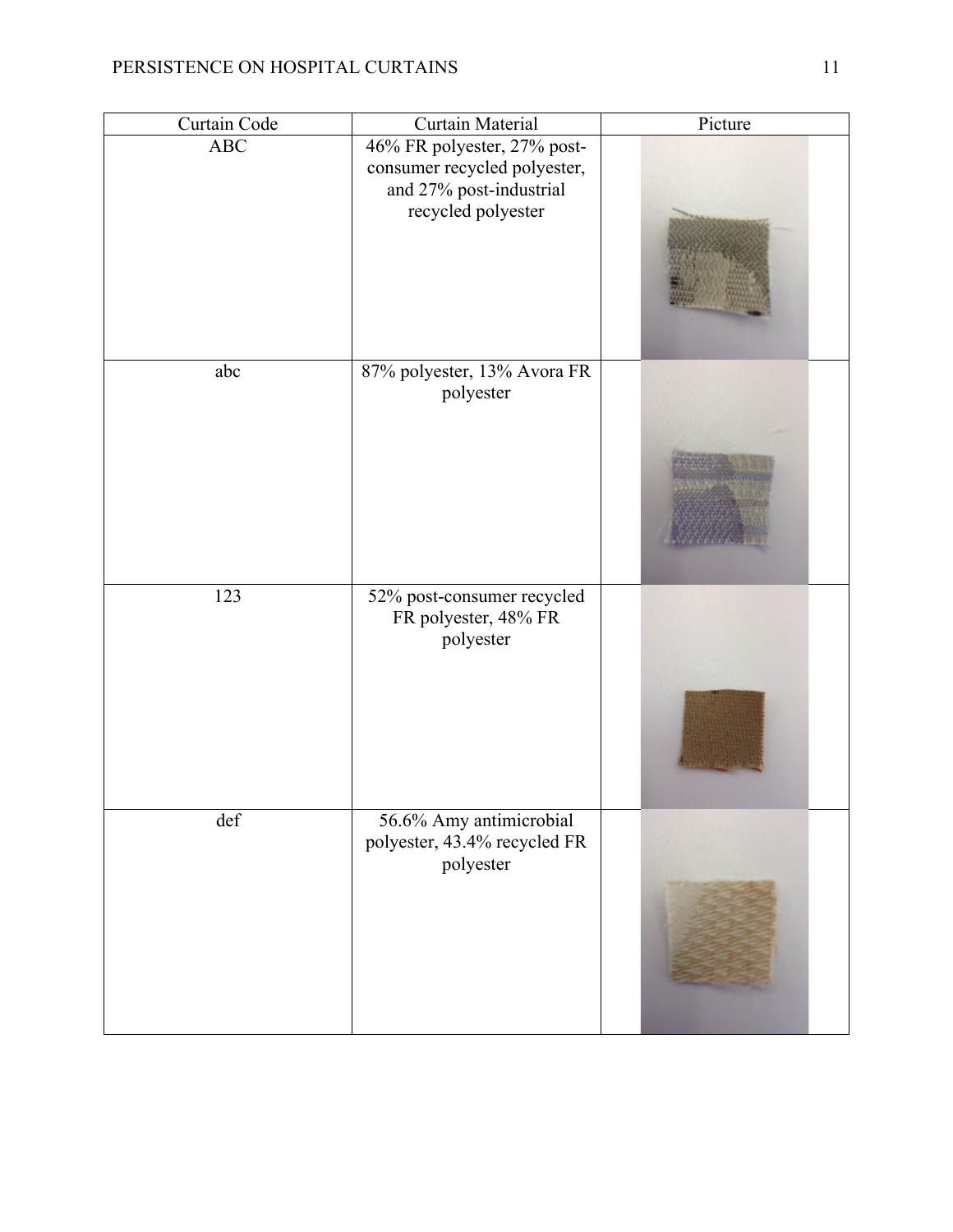

*Table 1. Curtain type codes, materials, and pictures.*



*Figure 1. The sterile petri dishes for the overnight and diluted cultures of curtains ABC, 123,* 

*and abc.*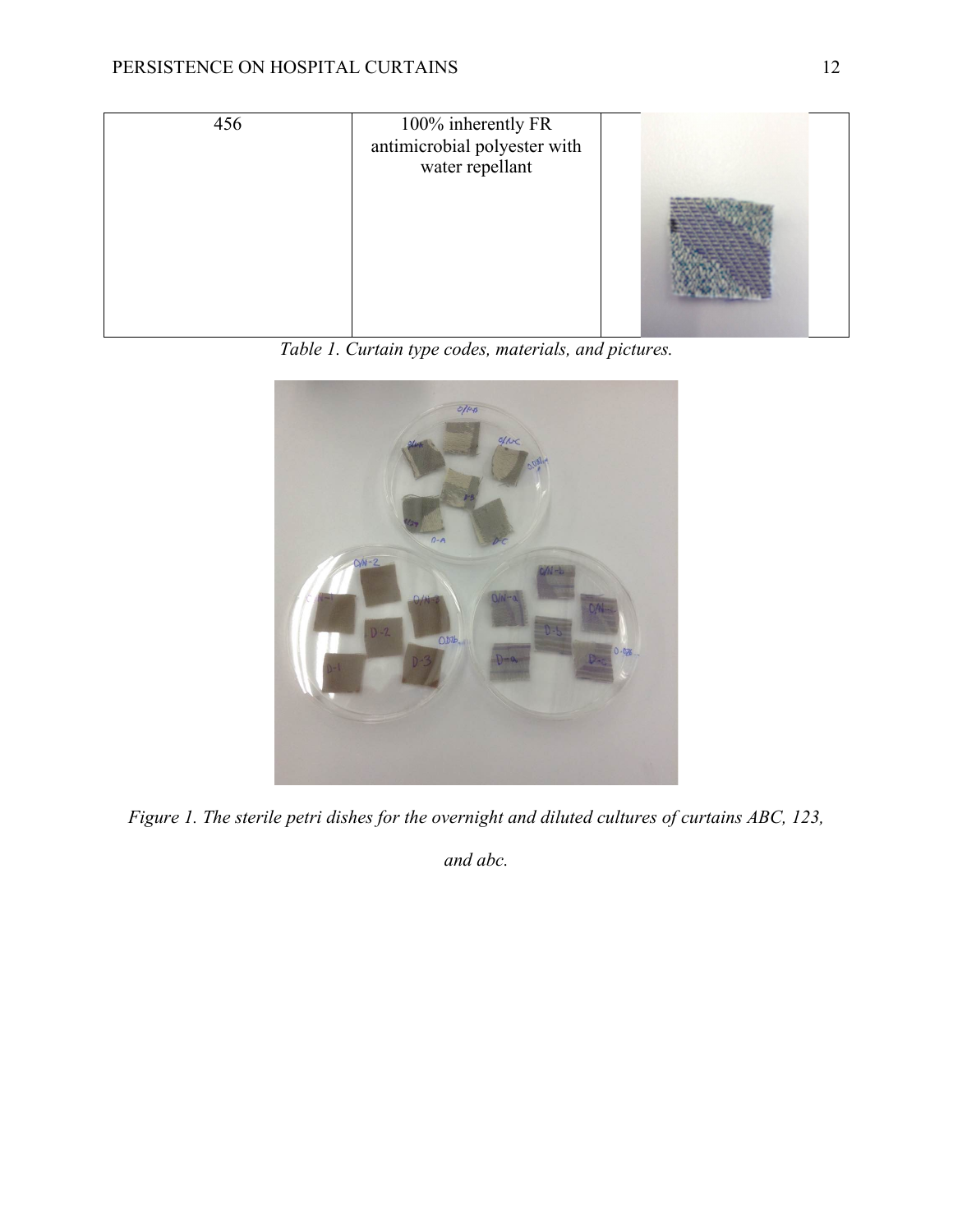

*Figure 2. The sterile petri dish for the finger imprint culture of curtain abc.*



*Figure 3. The sterile petri dish for the finger imprint culture of curtain 123.*



*Figure 4. The sterile petri dish for the finger imprint culture of curtain ABC.*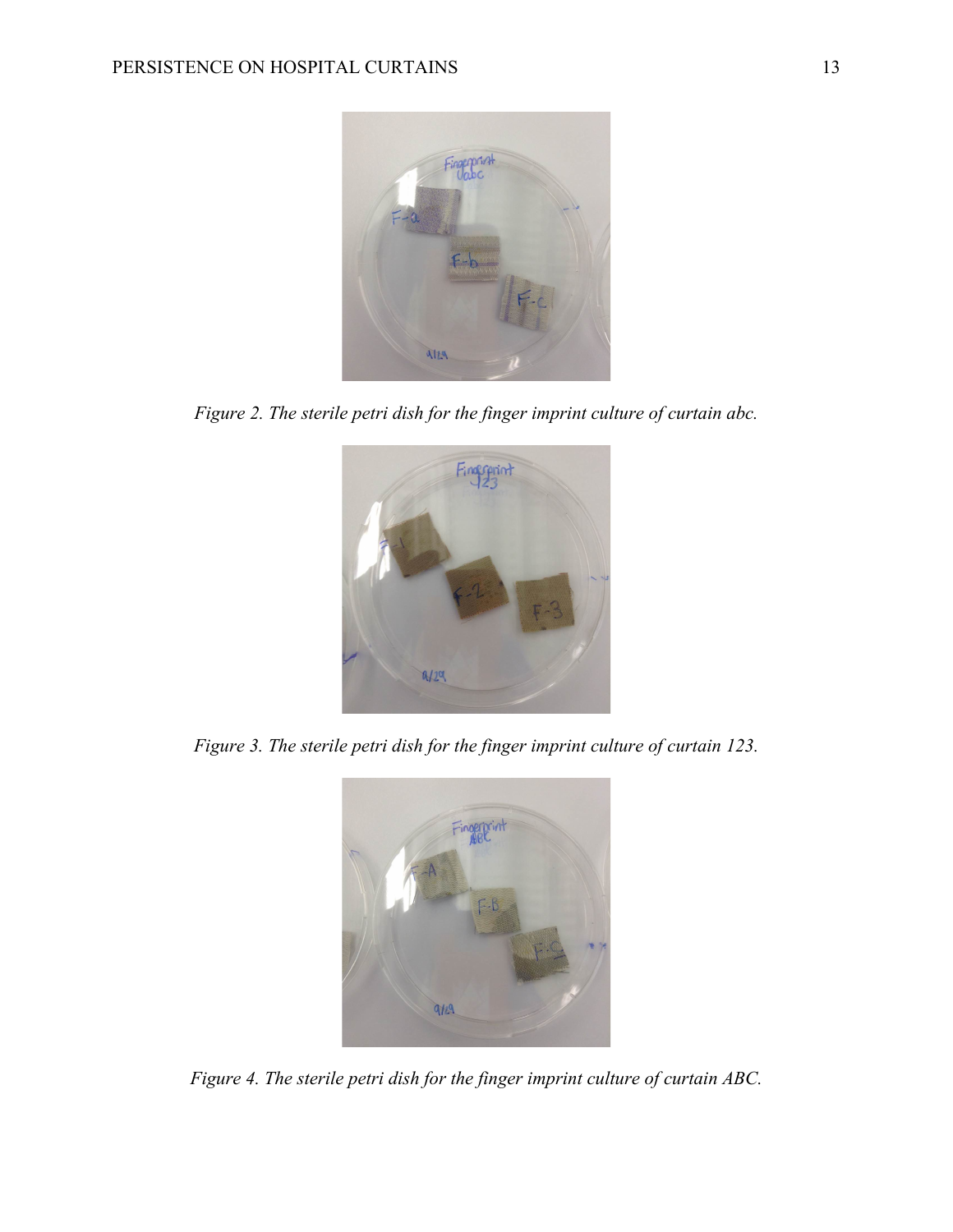The curtains used in this study include a 46% flame resistant (FR) polyester, 27% postconsumer recycled polyester, and 27% post-industrial recycled polyester; 56.6% Amy antimicrobial polyester with 43.4% recycled FR polyester; and 100% inherently FR antimicrobial polyester from the Covov corporation curtain company. From the InPro corporation curtain company, 87% polyester with 13% Avora FR polyester and 52% postconsumer recycled FR polyester with 48% flame retardant polyester curtain samples were used. These curtain materials with their codes and pictures are listed in Table 1. The codes for the curtains were created and used to prevent bias on the part of the experimenter when counting colonies and persistence times.

This experiment had two trials, and for each trial, these curtains were cut into 2x2cm pieces. Nine of those pieces of each curtain type were set aside and autoclaved to remove all bacteria initially present. Three of those curtain pieces were inoculated with 20 microliters of the liquid overnight culture of *S. aureus* in tryptic soy broth (TSB) that had been incubated in a 37 degree Celsius water bath for 24 hours. Three of the other pieces were inoculated with 20 microliters of the same liquid overnight culture that was diluted with sterile 0.9% sodium chloride to a measurement of 0.08 optical density (OD600) via the spectrophotometer. In order to ensure the sterility of the 0.9% sodium chloride, the solution was continuous streaked onto a tryptic soy agar (TSA) plate using a sterile cotton swab and placed in the 37 degree incubator to make sure there was no bacterial growth. The final three pieces of each curtain material were inoculated with a colony of *S. aureus* by touching the colony with a gloved finger and pressing it onto the curtain piece. The colonies of *S aureus* used for this step were obtained from a quadrant streaked mannitol salt agar (MSA) plate that was incubated at 37 degrees Celsius for 48 hours. Curtain 456 was the only curtain where the overnight and diluted cultures were not inoculated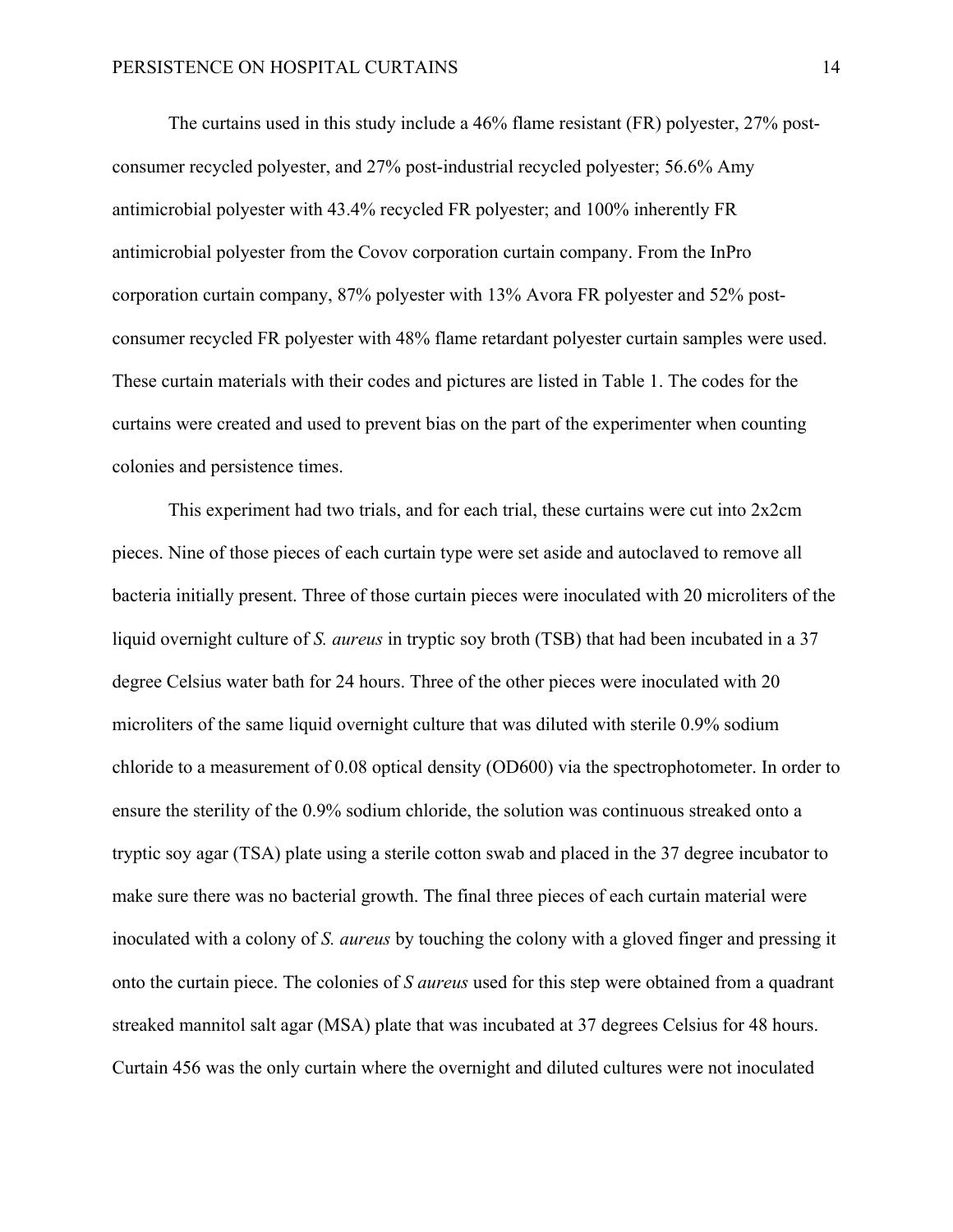onto the curtain. Only the finger imprint culture was inoculated onto to this curtain because this curtain is water repellant and, consequently, the liquid cultures ran off the curtain. After the nine curtain pieces were inoculated—three pieces with curtain 456—they were left to dry in separate sterile petri dishes for 20 minutes. The three overnight and three diluted culture pieces of each curtain type were placed in one petri dish and the finger imprint culture pieces were placed in another (shown in figures 1-4). Then, each piece of curtain was held down with a pair of tweezers— that were sanitized with 90% ethanol and the Bunsen burner—while swabbing. Each piece was swabbed in 10 strokes with five strokes down and five strokes up using a sterile cotton swab dipped in sterile 0.9% sodium chloride. This cotton swab was then continuous streaked onto a MSA plate that was then wrapped in parafilm and placed in the 37 degree Celsius incubator for 48 hours. During the first trial, the curtains were swabbed, streaked onto MSA, and placed in the 37 degree incubator for 48 hours every three days until there were no colonies growing on the incubated plates for two consecutive days. For the second trial, the curtains were swabbed, streaked, and placed in the incubator every day until there were no colonies growing on the plates for two consecutive days. After the 48 hours of incubation, the number of colonies on each plate was counted and recorded. If the plate was completely covered in colonies of *S. aureus* or had more than 300 colonies on it, it was recorded to have "too numerous to count" (TNTC) colonies. If the plate had less than 300 colonies, the exact number was recorded.

Once all of the data was collected, the number of days that the *S. aureus* persisted on each sample of each curtain type was counted for both trials. The day that the curtain pieces were inoculated with the overnight, diluted, and finger imprint cultures and swabbed initially was considered day zero. Additionally, when counting the number of days *S. aureus* persisted on each curtain type, the count was cut off after two consecutive days where there were there were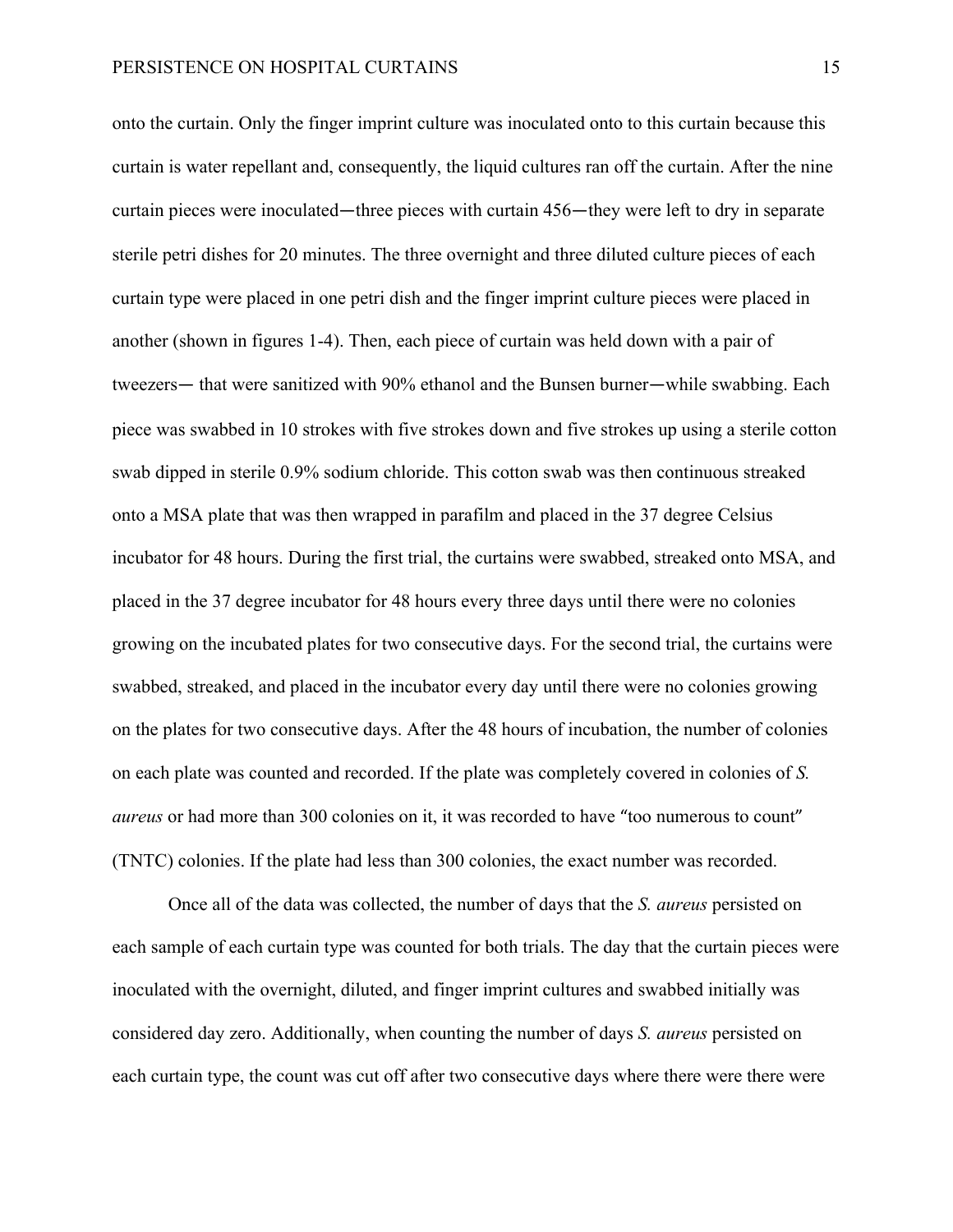# PERSISTENCE ON HOSPITAL CURTAINS 16

five or less colonies on that particular MSA plate. All of this data, including both experimental trials, was compiled in excel and then One-Way ANOVA statistics with the Tukey HSD test were completed on it. Using One-Way ANOVA, the overnight, diluted, finger imprint cultures within each curtain type were compared. After that, the overnight cultures for all of the curtain types were compared; all of the diluted were compared; and all of the finger imprint cultures were compared.



#### **Results**

*Figure 5. Overnight culture for curtain piece "a" of curtain abc on day 0. There were TNTC colonies.*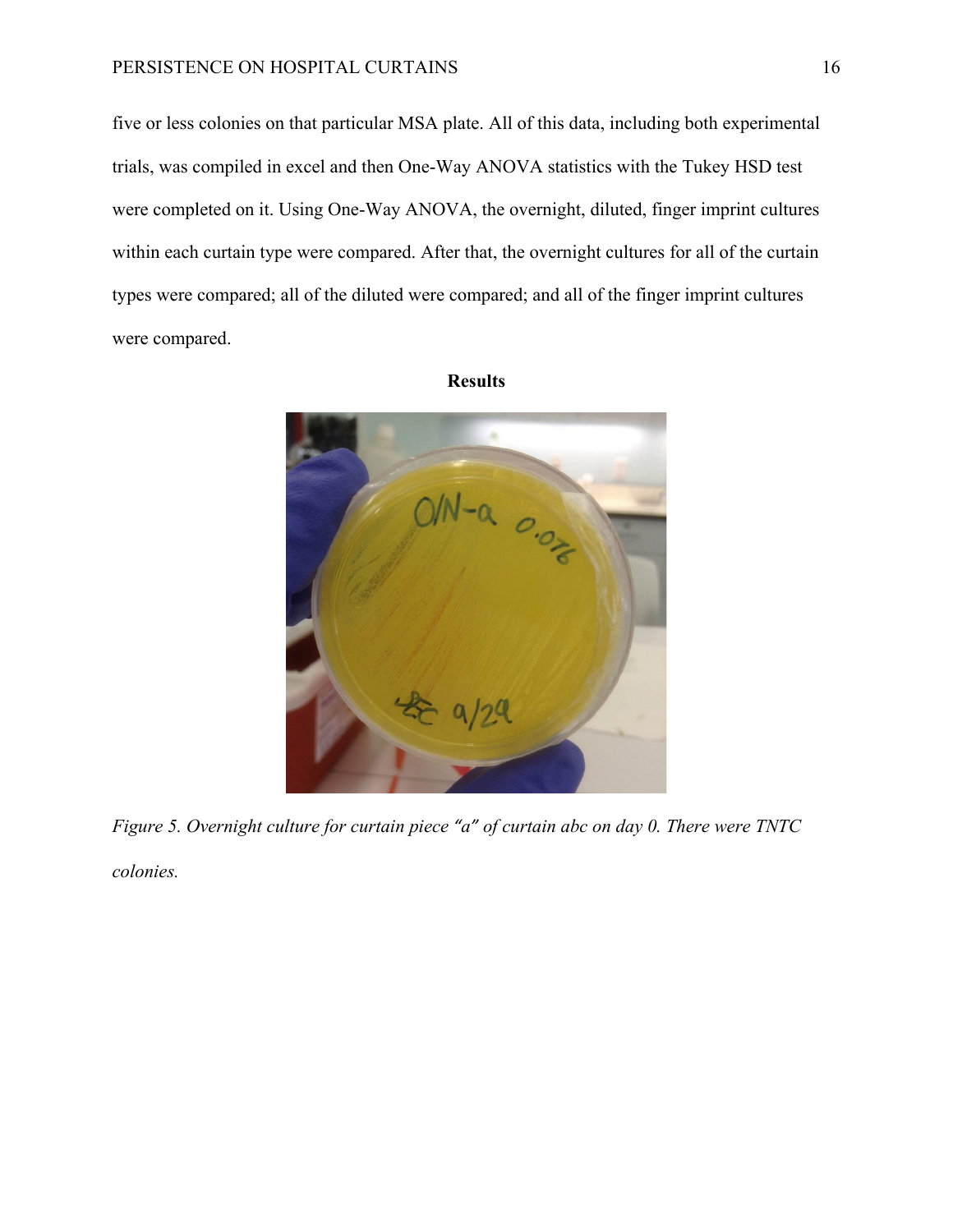

*Figure 7. Diluted culture for curtain piece "a" of curtain abc on day 5. There are 82 colonies.*



*Figure 8. Bar graph comparison of the overnight, diluted, and finger imprint cultures of curtain ABC with error bars and statistical significance illustrated with asterisks.*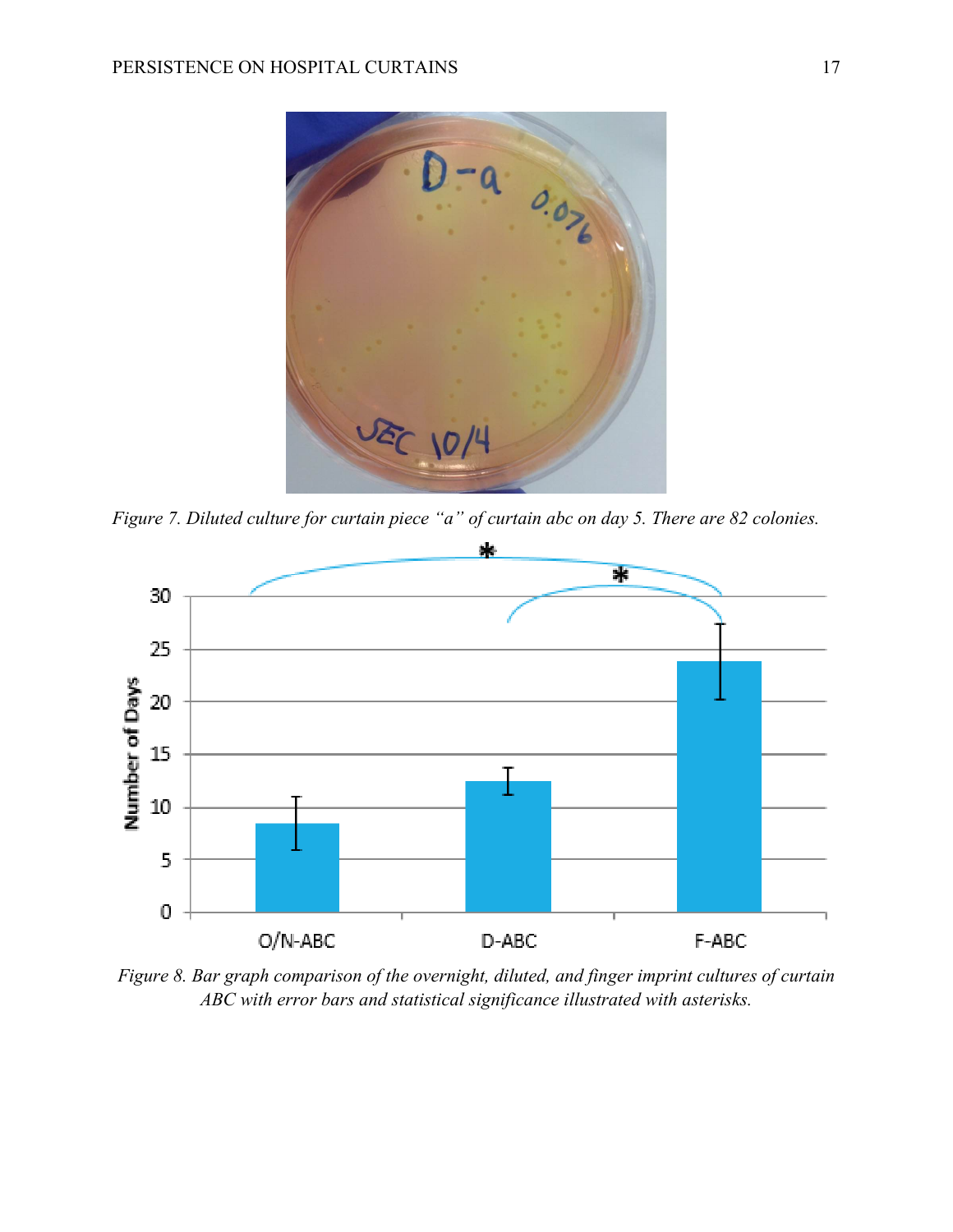

*Figure 9. Bar graph comparison of the overnight, diluted, and finger imprint cultures of curtain abc with error bars and statistical significance illustrated with asterisks.*



*Figure 10. Bar graph comparison of the overnight, diluted, and finger imprint cultures of curtain 123 with error bars and statistical significance illustrated with asterisks.*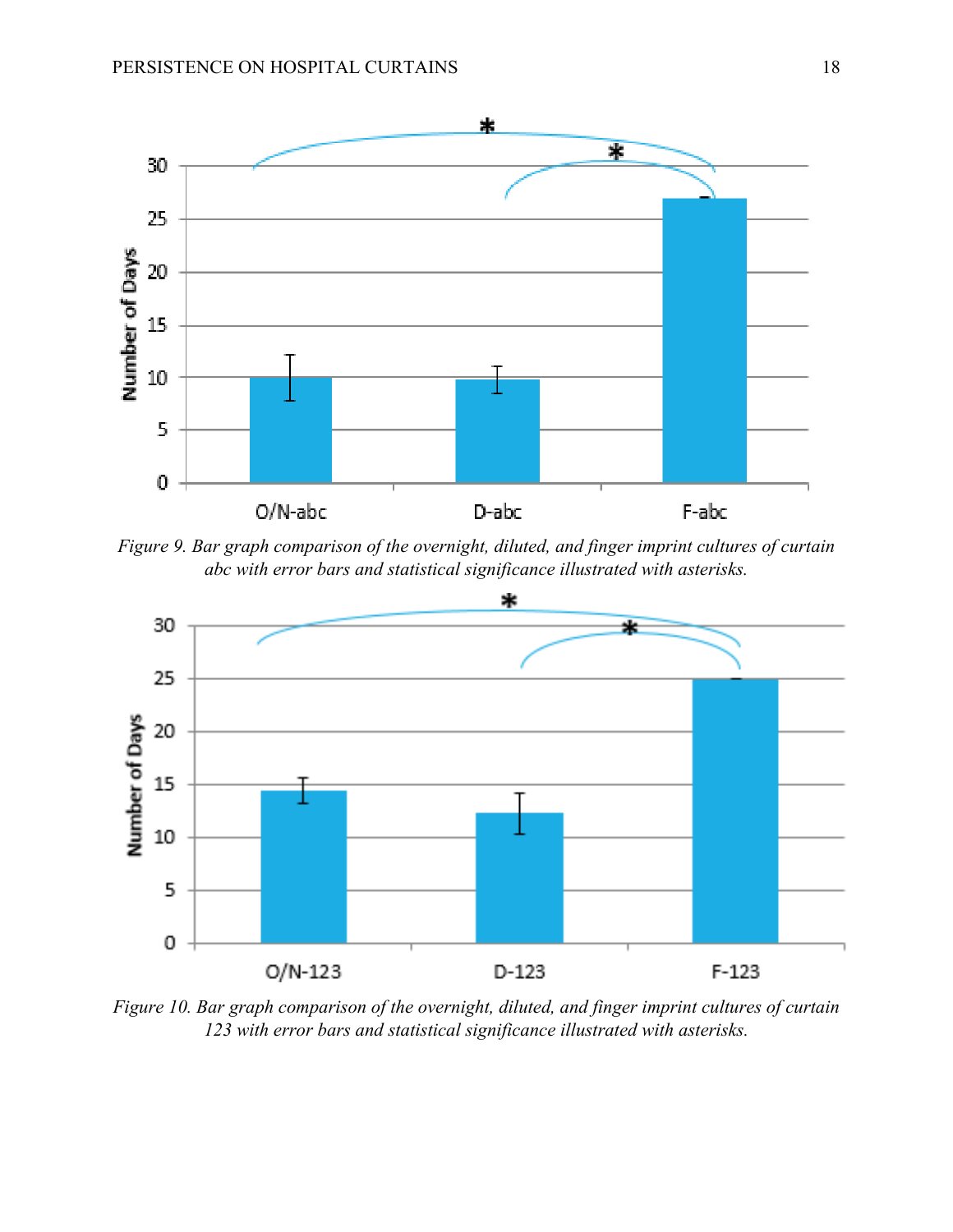

*Figure 11. Bar graph comparison of the overnight, diluted, and finger imprint cultures of curtain def with error bars and statistical significance illustrated with asterisks.*



*Figure 12. Bar graph comparison of the overnight cultures for all curtain types with error bars and statistical significance illustrated with asterisks. O/N means overnight culture.*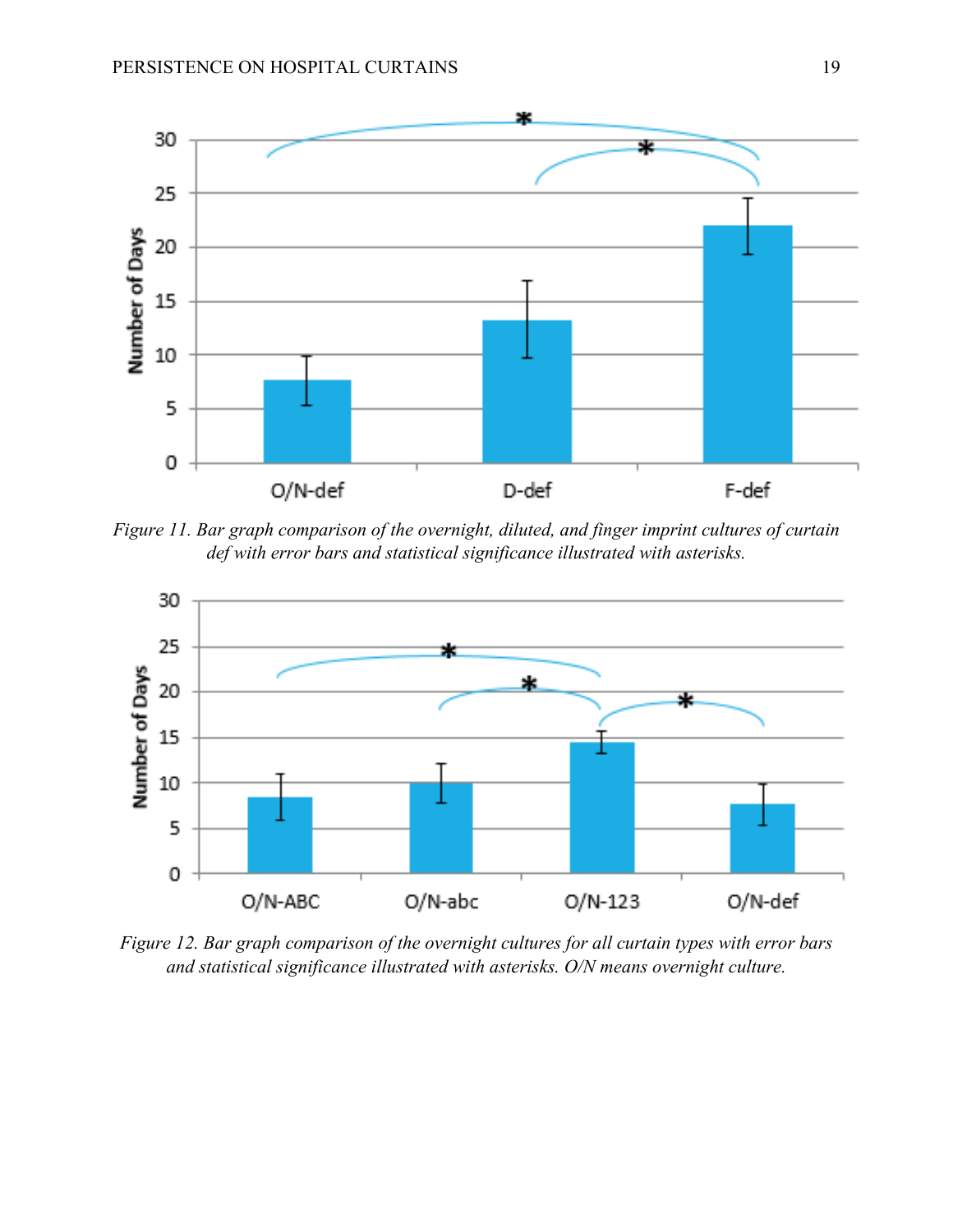

*Figure 13. Bar graph comparison of the diluted cultures for all curtain types with error bars and statistical significance illustrated with asterisks. D means diluted culture.*



*Figure 14. Bar graph comparison of the finger imprint cultures for all curtain types with error bars and statistical significance illustrated with asterisks. F means finger imprint culture.*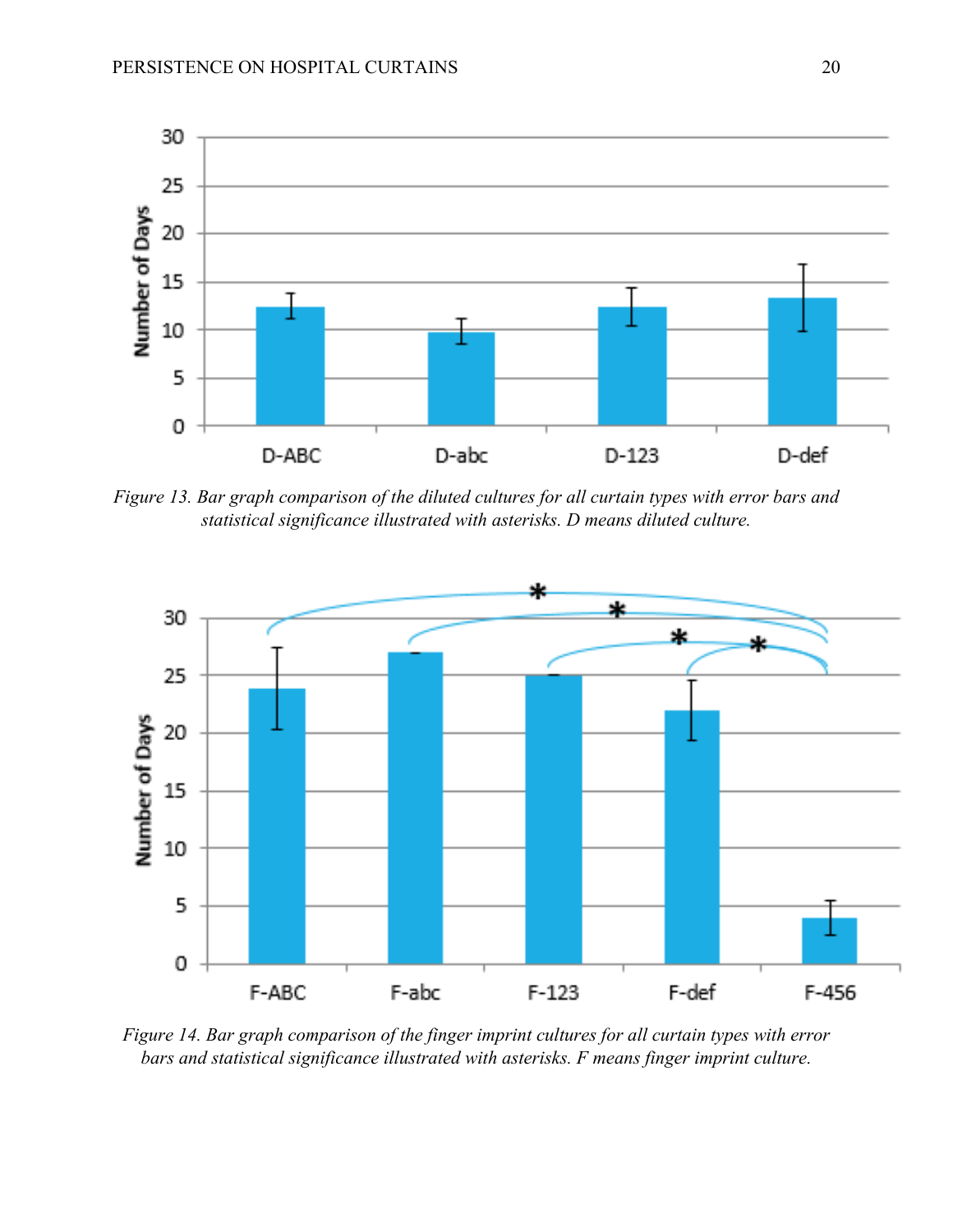For curtain ABC, the mean and standard deviation for the overnight cultures was 8.5 days and 2.51 respectively, the diluted was 12.5 days and 1.67, and the finger imprint culture was 23.83 days and 3.54. The F ratio between the cultures for curtain ABC was 48.79 and the P<0.0001. Between the overnight and diluted cultures, there was no statistical significance. On the other hand, there was statistical significance between the overnight culture and the finger imprint culture and the diluted and finger imprint culture with a  $P<0.01$  for both, which is illustrated with the blue arches and asterisks in the bar graph in Figure 8. In addition, this figure compares the means of the samples.

With curtain abc, the mean and standard deviation for the overnight cultures was 10 days and 2.19 respectively, the diluted was 9.83 days and 1.33 respectively, and the finger imprint culture was 27 days and 0 respectively. The F ratio between the cultures for curtain abc was 128.01 and the P<0.0001. Between the overnight and diluted cultures, there was no statistical significance. On the other hand, there was statistical significance between the overnight culture and the finger imprint culture and the diluted and finger imprint culture with a P<0.01 for both, which is illustrated with the blue arches and asterisks in the bar graph in Figure 9. In addition, this figure compares the means of the samples.

The mean and standard deviation for the overnight cultures of curtain 123 was 14.5 days and 1.22 respectively, the diluted was 12.33 days and 1.97 respectively, and the finger imprint culture was 25 days and 0 respectively. The F ratio between the cultures for curtain 123 was 75.15 and the P<0.0001. Between the overnight and diluted cultures, there was no statistical significance. On the other hand, there was statistical significance between the overnight culture and the finger imprint culture and the diluted and finger imprint culture with a  $P<0.01$  for both,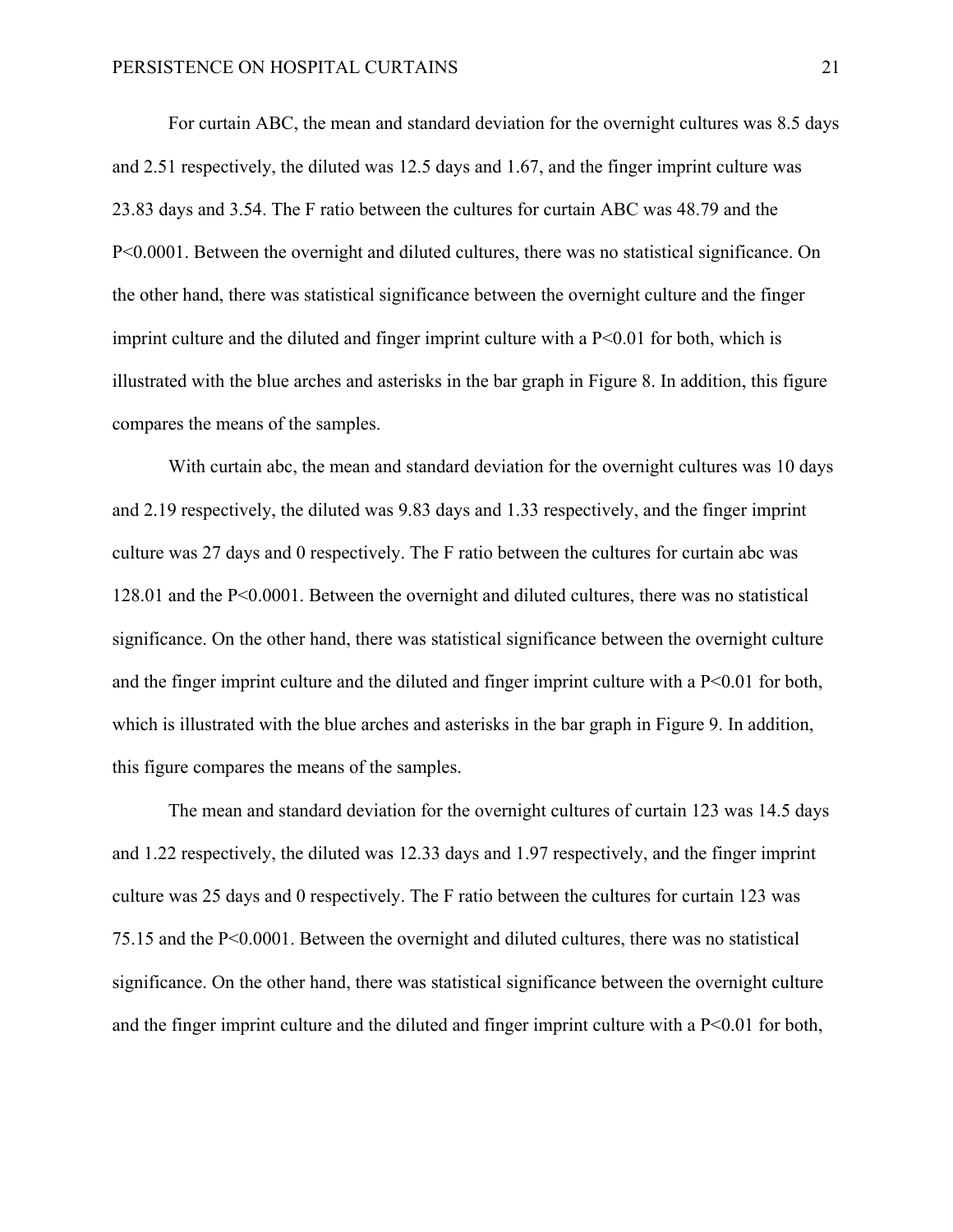which is illustrated with the blue arches and asterisks in the bar graph in Figure 10. In addition, this figure compares the means of the samples.

Finally, the mean and standard deviation for curtain def was 7.67 days and 2.25 respectively, the diluted was 13.33 days and 3.51 respectively, and the finger imprint culture was 22 days and 2.65 respectively. The F ratio between the cultures for curtain def was 29.02 and the P=0.000119. Between the overnight and diluted cultures, there was statistical significance with P<0.05. There was also statistical significance between the overnight and the finger imprint culture and the diluted and finger imprint culture with a P<0.01 for both. The statistical significance between these different cultures is illustrated with the blue arches and asterisks in the bar graph in Figure 11. In addition, this figure compares the means of the samples.

Figure 12 shows the comparison of the mean days for the overnight cultures for all of the curtains, except for curtain 456. The F ratio was 12.6 and the P<0.0001 for this data. There was no statistical significance between curtain ABC and abc, curtain ABC and def, and curtain abc and def. On the other hand, there was statistical significance between curtain ABC and 123, curtain abc and 123, and curtain 123 and def with a P<0.01 for each. The blue arches and asterisks demonstrate this statistical significance.

Figure 13 shows the comparison of the mean days for the diluted cultures for all of the curtains, except for curtain 456. The F ratio was 2.93 and the P=0.068 for this data. As a result of this low F ratio and the high P value, the Tukey HSD was unable to be performed. The bar graph has no blue arches and asterisks to indicate the lack of statistical significance.

Figure 14 shows the comparison of the mean days for the finger imprint cultures for all of the curtains. The F ratio was 38.25 and the P<0.0001 for this data. There was no statistical significance between curtain ABC and abc, curtain ABC and 123, curtain ABC and def, curtain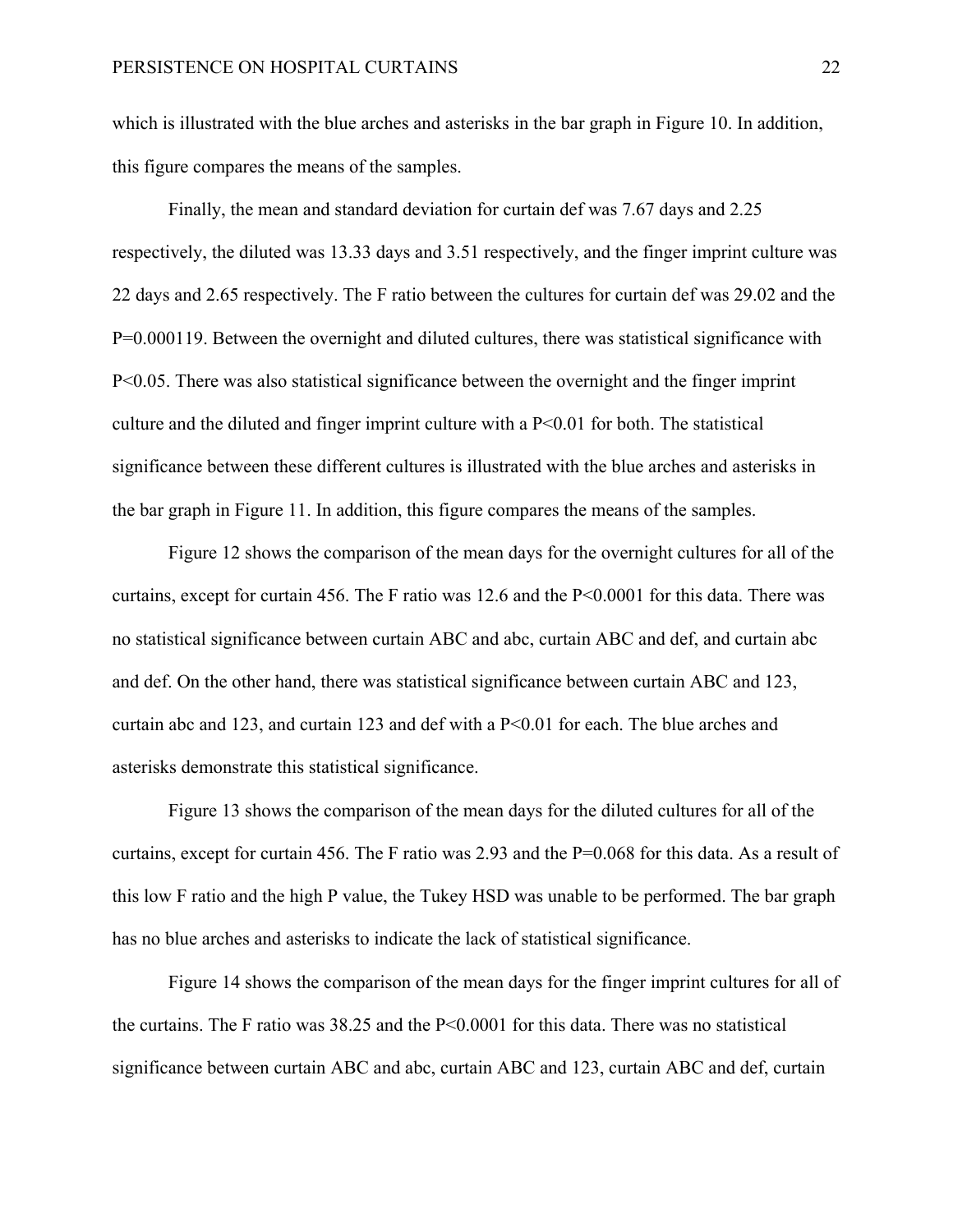abc and 123, curtain abc and def, and curtain 123 and def. On the other hand, there was significance between curtains ABC and 456, curtains abc and 456, curtains 123 and 456, and curtains def and 456. The blue arches and asterisks illustrate the statistical significance in Figure 14.

## **Discussion**

The first step in collecting the results was to count the number of colonies of each MSA plate after the 48 hours of incubation. Additionally, each curtain was swabbed and streaked onto the MSA until there were two consecutive days of no colony growth on the plates. Originally, the first of those two consecutive days of no growth was used as the date to determine the number of days of persistence of *S. aureus* on that particular curtain material. This method for determining persistence ended up not being an accurate measure because there were many curtains that would have colony counts of five or less for several days in a row. Also, there were some curtains that would have no growth on the MSA one day and then the next time that they were swabbed there were some colonies present. Similarly, there were curtains that would have a few days of less than 10 colonies and then the colony count would increase significantly the next time it was swabbed. These issues could be explained by the inability to swab the curtains with the 10 strokes the same exact way each time and the possibility of not streaking the MSA plate completely, while ensuring that the surface area of the cotton swab that touched the curtain was streaked all the way down the plate. Another possible explanation for these results is the programmed cell death hypothesis (Willey, Sherwood, & Woolverton, 2014). This hypothesis states that a portion of the microbial population is genetically programmed to die after growth stops so that its nutrients can be released. Therefore, the surrounding bacteria that did not undergo programmed cell death can use these nutrients to continue to grow (Willey et al., 2014).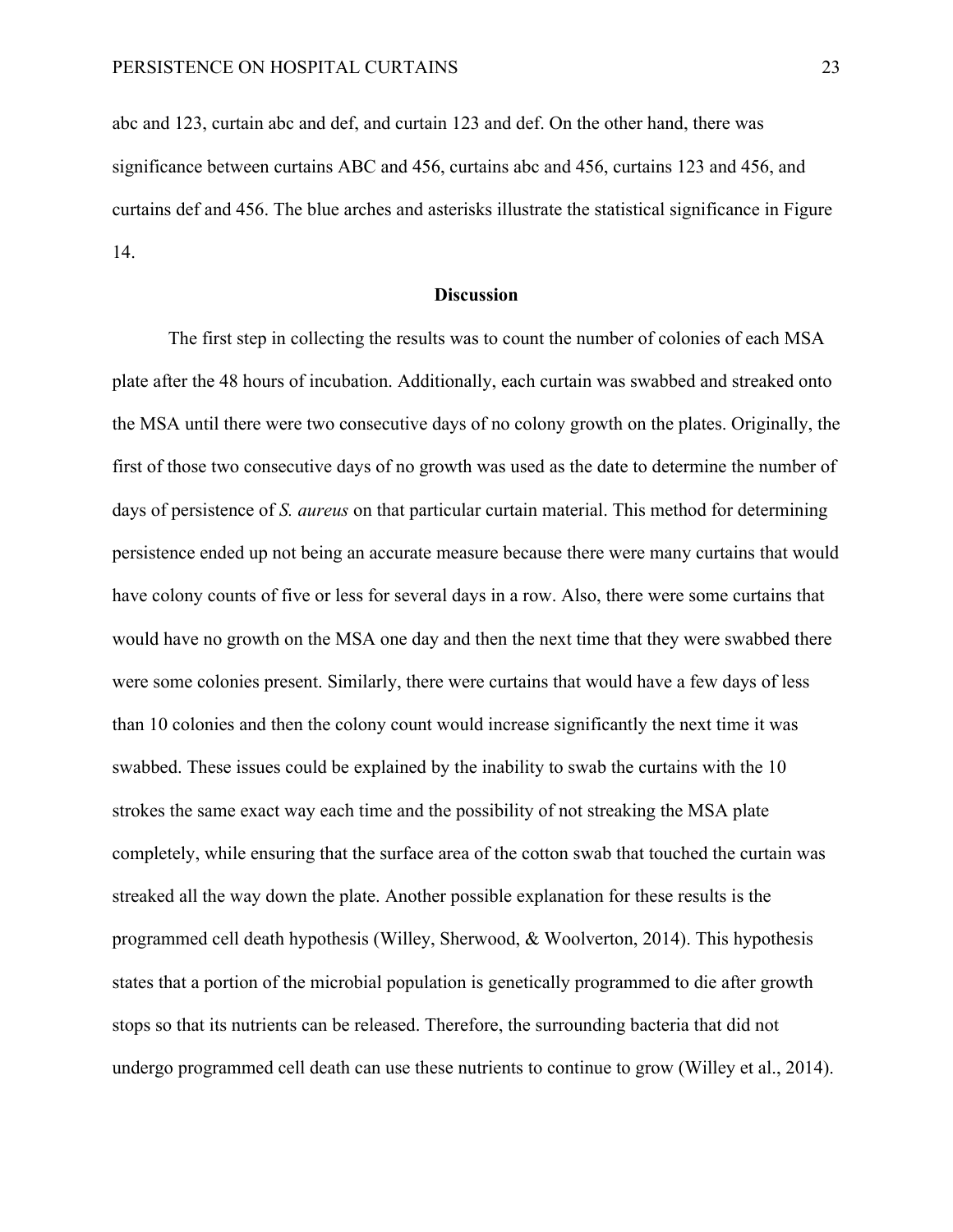In order to help resolve the discrepancies in persistence times caused by the colony count anomalies, the end date was deemed as the second consecutive day that there were five or less colonies present on the MSA plate. This new end date was then used to determine the persistence times for each curtain material.

Once the persistence times were compiled and statistical analysis was completed on them via One-Way ANOVA with the Tukey HSD test, they were compared using the bar graphs portrayed in Figures 8 through 14. When comparing the overnight and diluted cultures of each of the curtains ABC, abc, and 123, there was no difference between the overnight and diluted cultures as indicated by the lack of statistical significance. In other words, the persistence following liquid inoculation was not dependent on initial concentration. On the other hand, there was a statistically significant difference between the both the overnight and diluted cultures and the finger imprint culture for all of these curtains as indicated by the  $P<0.01$ . In addition, the longer length of the bars for the finger imprint cultures in Figures 8-10 demonstrates that the finger imprint lasted much longer that the other cultures for all three curtains. Further demonstrating the longer persistence times of the finger imprint, the averages for the finger imprint was 23.8 days for curtain ABC, 27 days for curtain abc, and 25 days for curtain 123, whereas the average for the overnight cultures was 8.5 days, 10 days, and 14.5 days respectively. In other words, the finger imprint did have an effect on persistence times and lasted on average 10 or more days longer than the overnight cultures.

Curtain def had some similar results to the other three curtains, but it had some differences. Unlike the other curtains, the overnight and diluted cultures for this curtain had a difference that was statistically significant with a  $P<0.05$ . This means that the concentration of the liquid inoculation did have an effect on persistence times for this curtain—with the diluted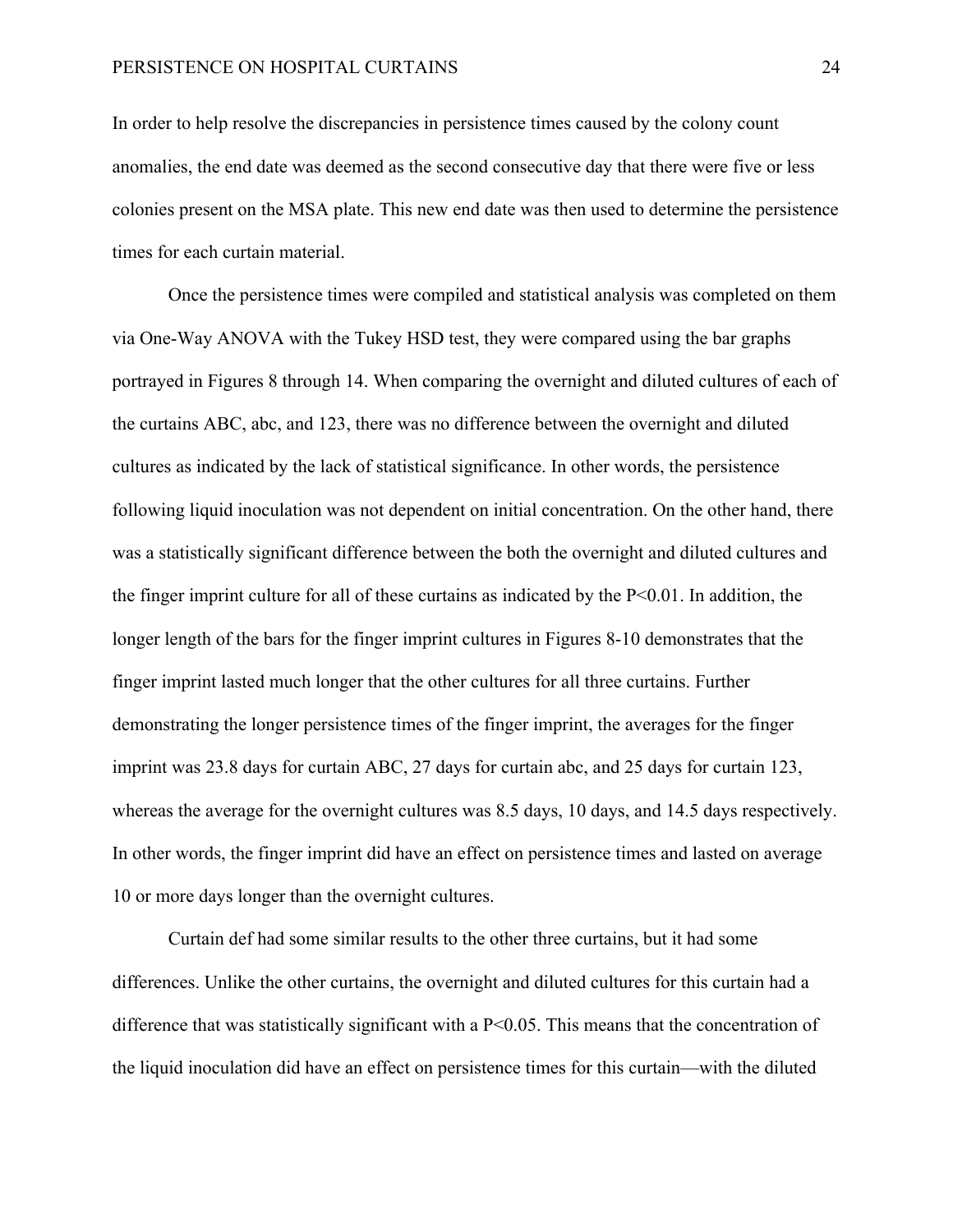## PERSISTENCE ON HOSPITAL CURTAINS 25

culture of *S. aureus* persisting longer than the more concentrated overnight culture. Additionally, there was a statistically significant difference between the both the overnight and diluted cultures and the finger imprint culture with a  $P<0.01$ . This statistical significance indicates that the finger imprint did have an effect on the persistence times. Additionally, the bar graph in Figure 10 shows that the finger imprint culture had the longest persistence times with an average of 22 days compared to the averages of 7.67 and 13.33 days for the overnight and diluted cultures respectively. In other words, these results suggest that the finger imprint had an effect on the persistence times of curtain def by increasing it by about 9 days or more.

With the comparison of the overnight cultures of curtains ABC, abc, 123, and def, there was statistical significance between ABC, abc, and def and curtain 123 at P<0.01. This statistical significance suggests that the curtain material of 123 had an effect on the persistence of the *S. aureus* overnight culture. In addition, 123 had the longest persistence time of all of the overnight cultures with an average of 14.5 days as opposed to the averages of 8.5, 10, and 7.67 days for curtains ABC, abc, and def respectively. The main distinction in curtain material between this curtain and the others is that it had the highest percentage of post-consumer recycled FR polyester at 52%, which could contribute to the increased persistence time.

The diluted cultures for curtains ABC, abc, 123, and def were also compared using One-Way ANOVA. For this data, the P=0.068 and the F ratio was 2.93, so the persistence times were not varied enough to undergo a Tukey HSD test. In other words, the persistence times for the diluted cultures were not statistically significant. Therefore, the curtain material did not have an effect on the persistence times of the diluted cultures.

Finally, the finger imprint cultures for all of the curtains, including curtain 456, underwent statistical comparison. As already mentioned, the finger imprint cultures persisted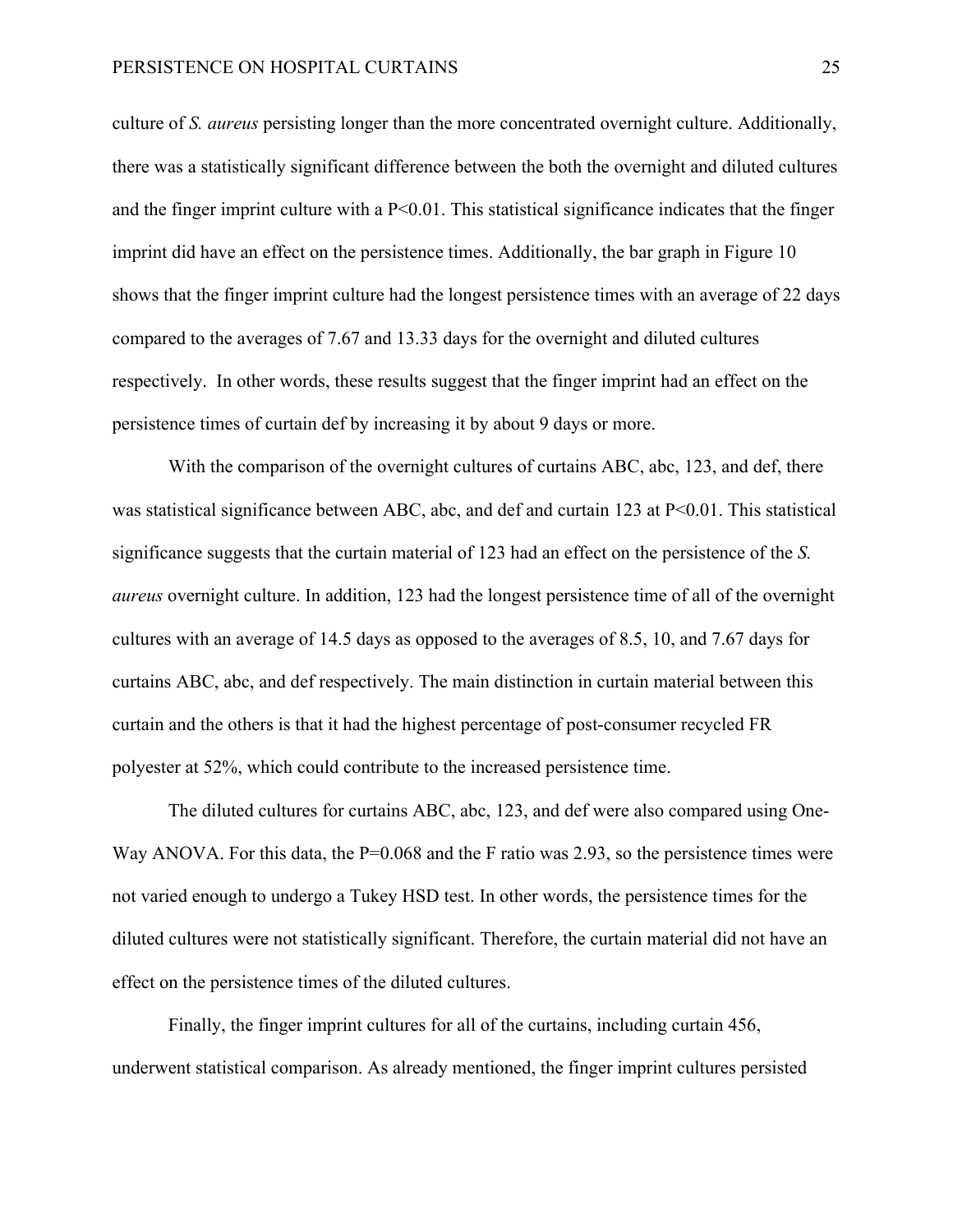much longer on curtains ABC, abc, 123, and def than the overnight and diluted cultures. However, the Tukey HSD test calculated that the persistence times between these curtains was not statistically significant, revealing that these curtain materials had no effect on persistent times for the finger imprint culture. On the other hand, curtain 456 was statistically significant with P<0.01, which means that this curtain material did have an effect on the persistence times for the finger imprint. In addition, as illustrated in Figure 14, this curtain had significantly lower persistence times with an average of only four days, which is over 15 days lower than the averages of the other four curtains.

Overall, the results showed that the finger imprint cultures lasted significantly longer—9 or more days—than the liquid cultures on every curtain except for curtain 456. These results have an important implication in the hospital setting because the finger imprint cultures are probably more similar to the conditions present in the hospital. For example, in the hospital, healthcare professionals might touch the source of infection with their gloved hands and then touch the curtain. The results also showed that curtain 456 had the lowest persistence times of *S. aureus* finger imprint cultures. *S. aureus* persisted on this curtain an average of only four days, which was over two weeks less than the other curtains. Therefore, these results suggest that the 100% inherently FR antimicrobial polyester (curtain 456) curtain material reduces *S. aureus*  persistence times and that it may benefit hospitals to use this type of curtain, especially in areas like the Emergency Department where contamination can occur quickly and frequently with high patient turnover rates. In addition, the results suggest that getting a curtain with a higher percentage of antimicrobial polyester may decrease persistence times. For example, in this experiment, curtain def—which had 56.6% antimicrobial polyester—had similar persistence times to the other curtain materials that did not contain antimicrobial polyester, whereas curtain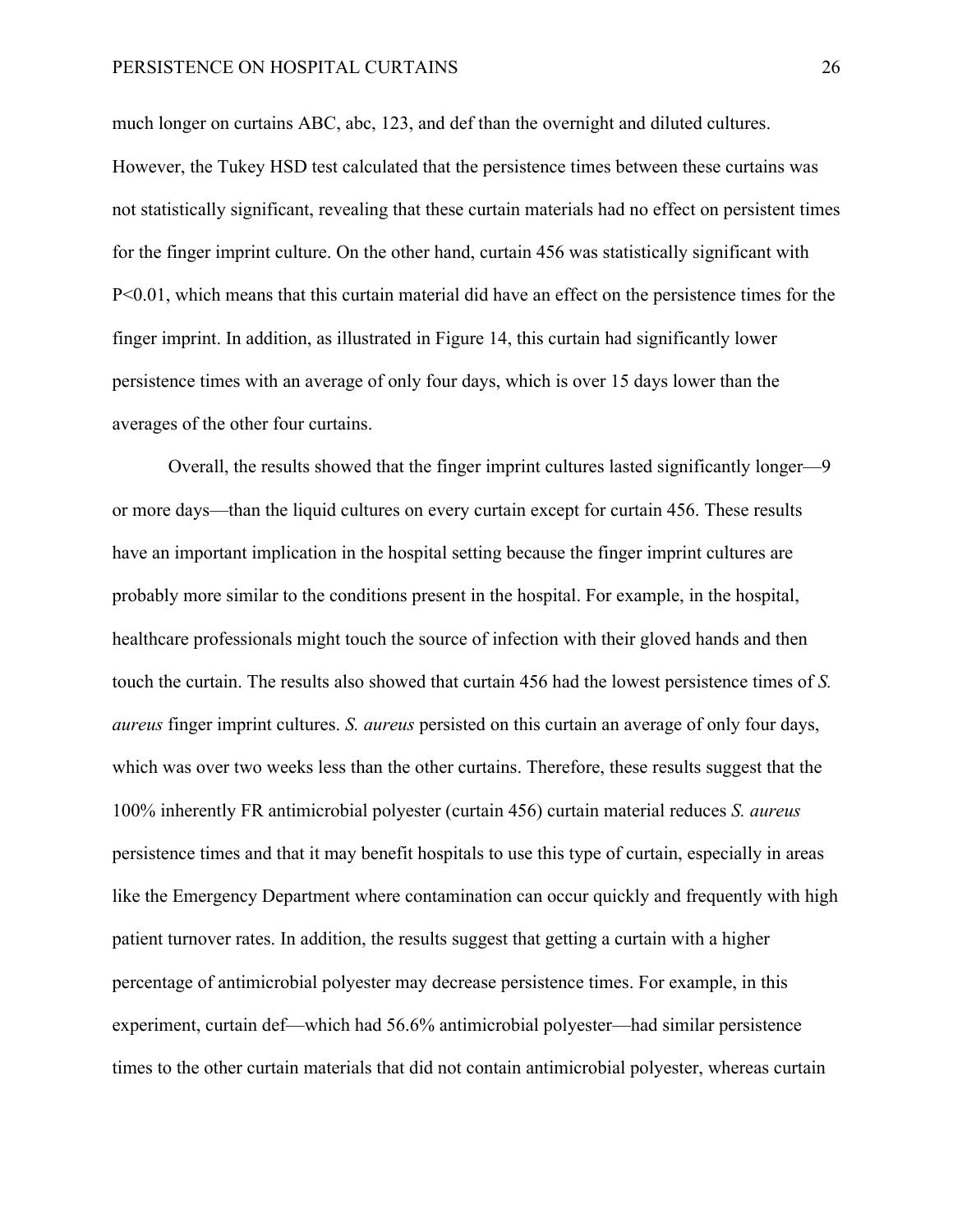456—which had 100% antimicrobial polyester—had considerably lower persistence times than the other curtains. The results also suggest that the use of a water repellant curtain may be helpful in reducing persistence times within hospitals.

# **Limitations and Suggestions for Future Research**

The main issue with curtain 456 was that it was water repellant, which may have had an undetermined effect on the persistence times of the finger imprint culture, and it also prevented the completion of the inoculation of the liquid overnight and diluted cultures. In turn, this prevented the determination of how this curtain material may have affected the persistence times of those particular cultures. In order to determine how the water repellant affected the finger imprint, another experiment would have to be completed comparing this 100% inherently FR antimicrobial polyester with water repellant to the same curtain material without the water repellant. In addition, to determine how this curtain material affects the liquid cultures, another experiment would have to completed comparing the persistence times of curtains ABC, abc, 123, and def to the 100% inherently FR antimicrobial polyester without water repellant.

During the first trial, the persistence times were limited by the swabbing being completed every 3 days. Consequently, it was impossible to determine if the *S. aureus* had completely died off from that particular curtain on the last day that it was swabbed or if it had died off on the days in between where it had not been swabbed. Therefore, the results from the first trial may not be completely accurate, which is why the swabbing was switched to every day for the second trial. Despite this change, the results overall may have been skewed somewhat by the data obtained during the first trial. As a result, it is recommended that in future studies that the curtains should be swabbed every day in both trials.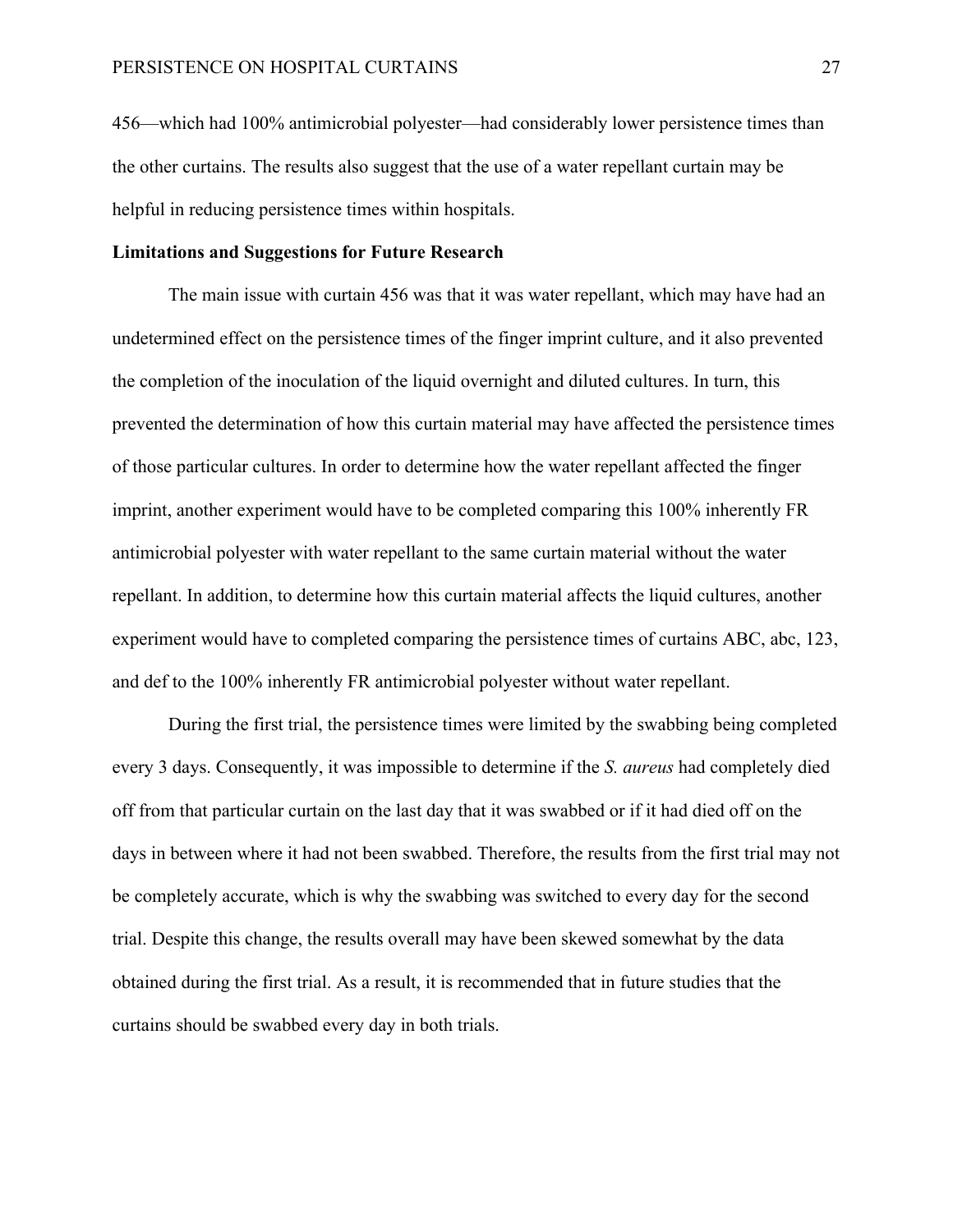Another limitation to this study is that only the persistence times of *S. aureus* was tested on these curtain materials. While *S. aureus* is an important bacteria to study as it is responsible for MRSA, there are other important nosocomial infection-causing bacteria to study, including *Enterococcus* and *C. diff*. These other bacteria may have different persistence times on these curtains than *S. aureus* and may be affected differently by the curtain materials. Therefore, in future studies, the persistence times of various bacteria should be measured to determine if there is a difference in persistence times of a variety of bacteria.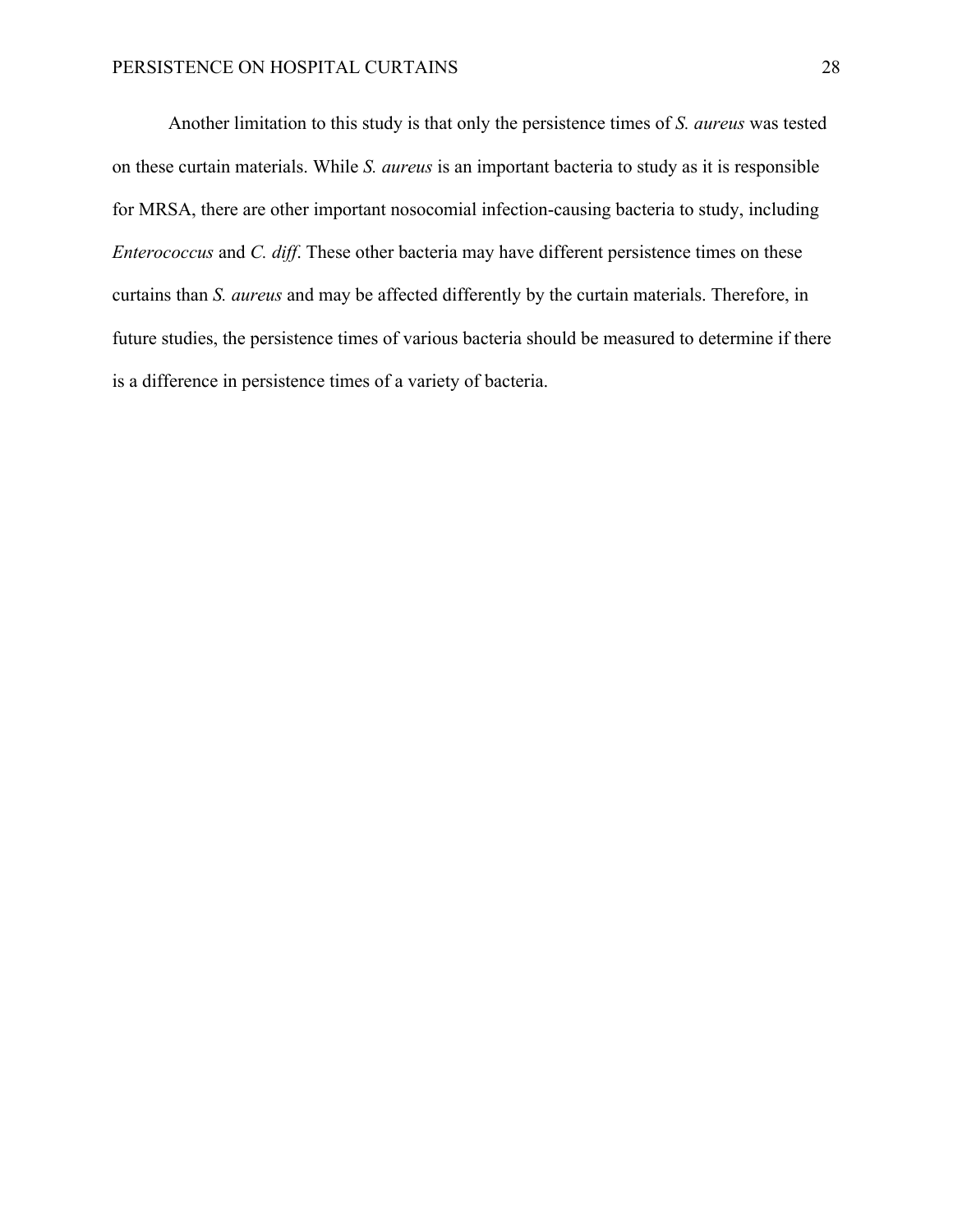## References

- Butt, I. A., Aslam, B., Rasool, M. H., Shafiq, H. B., Khurshid, M., & Aslam, M. A. (2016). Distribution of various pathogenic bacteria from pediatric ward settings. *Saudi Medical Journal*, *37*(11), 1268-1271. doi:10.15537/smj.2016.11.15236
- Das, I., Lambert, P., Hill, D., Noy, M., Bion, J., & Elliott, T. (2002). Carbapenem-resistant Acinetobacter and role of curtains in an outbreak in intensive care units. *Journal of Hospital Infection, 50,* 110-114. doi:10.1053/jhin.2001.1127
- DeAngelis, D.I. & Khakoo, R. (2013). Hospital privacy curtains: Cleaning and changing policies – Are we doing enough? *American Journal of Infection Control, 41,* S33.
- Kotsanas, D., Lovegrove, A., Sloane, T.L., & Gillespie, E.E. (2012). Disposable biocidal cubical curtains: Can they prevent the transfer of bacterial pathogens? *Healthcare Infection, 17,*  87-90. doi:10.1071/HI2015
- Kotsanas, D., Sloane, T., Stuart, R.L., & Gillespie, E.E. (2014). The silver lining of disposable sporicidal privacy curtains in an intensive care unit. *American Journal of Infection Control, 42,* 366-370. doi:10.1016/j.ajic.2013.11.013
- Kramer, A., Schwebke, I., & Kampf, G. (2006). How long do nosocomial pathogens persist on inanimate surfaces? A systematic review. *BMC Infectious Diseases, 6*(1), 130-138. doi: 10.1186/1471-2334-6-130
- Kurashige, E. O., Oie, S., & Furukawa, H. (2016). Medical Microbiology: Contamination of environmental surfaces by methicillin-resistant Staphylococcus aureus (MRSA) in rooms of inpatients with MRSA-positive body sites. *Brazilian Journal of Microbiology*, *47*703- 705. doi:10.1016/j.bjm.2016.04.002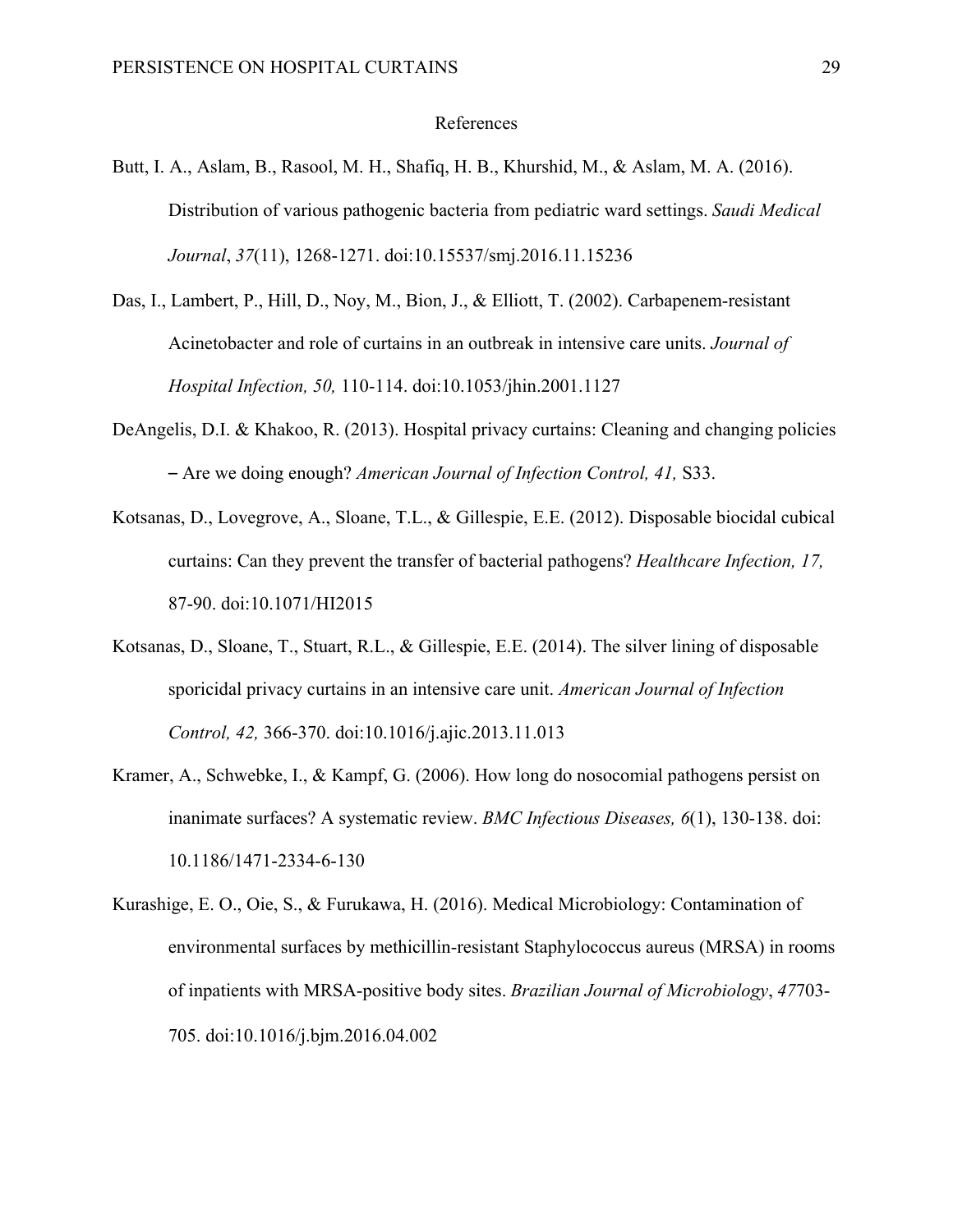- Larocque, M., Carver, S., Bertrand, A., McGeer, A., McLeod, S., & Borgundvaag, B. (2016). Acquisition of bacteria on health care workers' hands after contact with patient privacy curtains. *AJIC: American Journal Of Infection Control*, (11), 1385. doi:10.1016/j.ajic.2016.04.227
- Ohl, M., Schweizer, M., Graham, M., Heilmann, K., Boyken, L., & Diekema, D. (2012). Hospital privacy curtains are frequently and rapidly contaminated with potentially pathogenic bacteria. *American Journal of Infection Control*, *40*, 904-906. doi: 10.1016/j.ajic.2011.12.017
- Rutala, W.A., Gergen, M.F., Sickbert-Bennett, E.E., Williams, D.A., & Weber, D.J. (2014). Effectiveness of improved hydrogen peroxide in decontaminating privacy curtains contaminated with multidrug-resistant pathogens. *American Journal of Infection Control, 42,* 426-428. doi:10.1016/j.ajic.2013.11.002
- Schweizer, M., Graham, M., Ohl, M., Heilmann, K., Boyken, L., & Diekema, D. (2012). Novel hospital curtains with antimicrobial properties: A randomized, controlled trial. *Infection Control and Hospital Epidemiology, 33,* 1081-1085. doi:10.1086/668022
- Shek, K., Patidar, R., Kohja, Z., Liu, S., Gawaziuk, J., Gawthrop, M., & ... Logsetty, S. (2017). Rate of contamination of hospital privacy curtains on a burns and plastic surgery ward: a cross-sectional study. *Journal Of Hospital Infection*, doi:10.1016/j.jhin.2017.03.012
- Sood, G., Huber, K., Dam, L., Zenilman, J., & Riedel, S. (2014). A pilot observational study of hydrogen peroxide and alcohol for disinfection of privacy curtains contaminated by MRSA, VRE and Clostridium difficile. *Journal of Infection Prevention, 15,* 189-192. doi:10.1177/17571774135520058